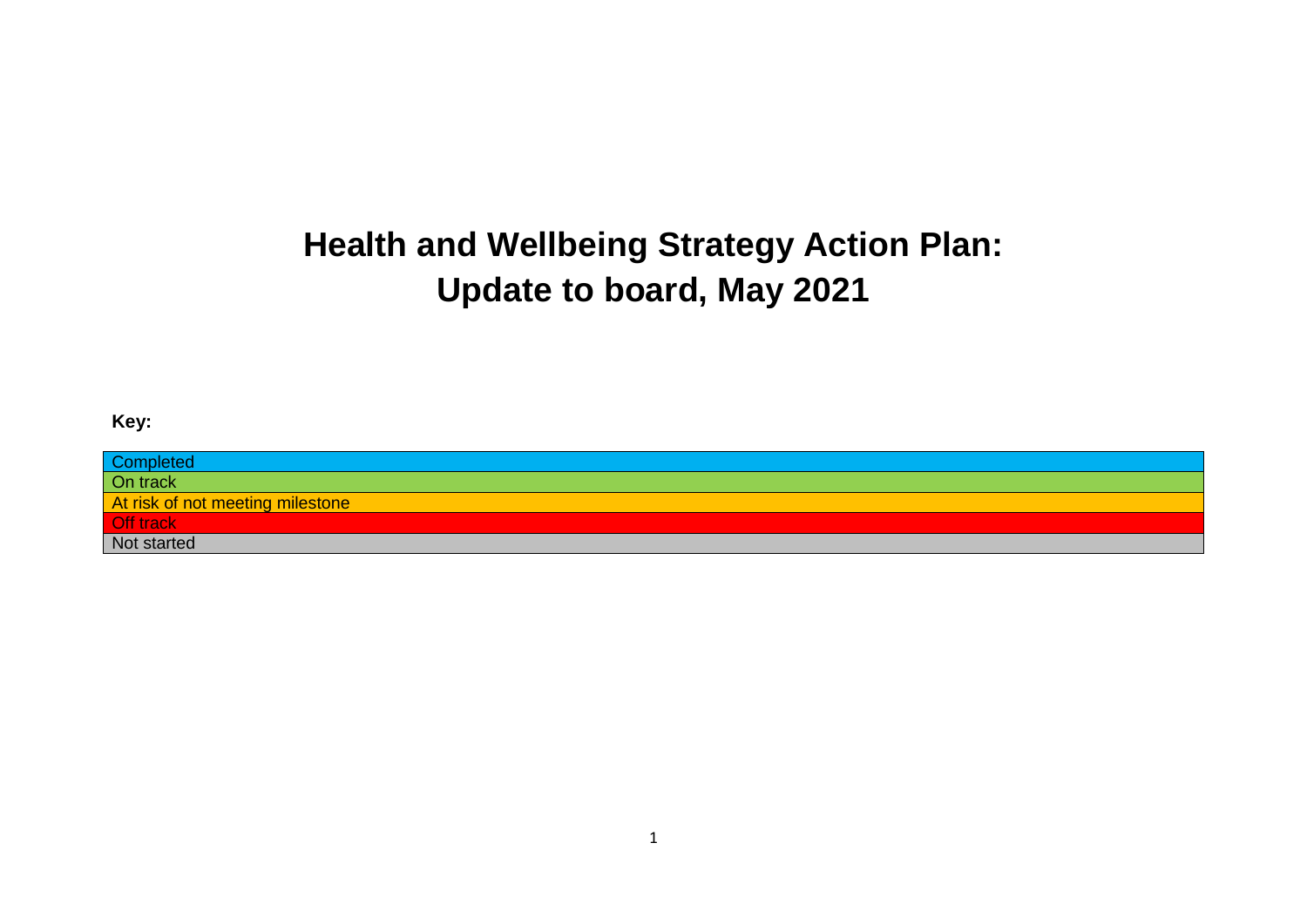#### **Aim 1: All children get the best start in life and go on to achieve their full potential**

Board sponsors: Suzanne Joyner, Strategic Director of Children and Young People's Services, Rotherham Metropolitan Borough Council and Dr Jason Page, Vice Chair, Rotherham Clinical Commissioning Group

| <b>Priority</b>                                                                  | #   | <b>Milestones</b>                                                                                                                      |                    | <b>Timescale</b> |             | Lead(s)                                                            | <b>BRAG</b> | <b>Progress update</b>                                                                                                                                                                                                                                                                                                      |
|----------------------------------------------------------------------------------|-----|----------------------------------------------------------------------------------------------------------------------------------------|--------------------|------------------|-------------|--------------------------------------------------------------------|-------------|-----------------------------------------------------------------------------------------------------------------------------------------------------------------------------------------------------------------------------------------------------------------------------------------------------------------------------|
|                                                                                  |     |                                                                                                                                        | Nov-<br><b>Dec</b> | Jan-<br>Mar      | Apr-<br>Jun |                                                                    | rating      |                                                                                                                                                                                                                                                                                                                             |
| Develop our<br>strategy for a<br>positive first<br>1001 days.                    | 1.1 | Engage with the ICS regarding<br>maternity transformation plans<br>and take forward local<br>implementation.                           |                    |                  |             | Sarah Petty,<br>Head of<br>Midwifery,<br><b>TRFT</b>               |             | TRFT continues to work with the<br>LMS, with the aim to achieve<br>most women on a continuity of<br>carer pathway, covering 75% of<br><b>BAME</b> and women with<br>Vulnerabilities by 2024.                                                                                                                                |
|                                                                                  | 1.2 | Explore realigning<br>commissioning pathways and<br>commissioning arrangements<br>in relation to 0-19 services.                        |                    |                  |             | Anne<br>Charlesworth,<br>Commissionin<br>g Manager,<br><b>RMBC</b> |             | Cabinet have agreed that a<br>service be re-procured by open<br>tender, to be published in April<br>2022. The current contract has<br>been extended by 12 months to<br>ensure continuity. A project<br>board, chaired by the Director of<br>Public Health is established to<br>manage the programme of work.                |
| Support<br>positive<br>mental health<br>for all children<br>and young<br>people. | 1.3 | Monitor the impact of the<br>trailblazer in pilot schools and<br>prepare to submit a bid to<br>future waves when they are<br>released. |                    |                  |             | Jenny Lingrell                                                     |             | The Q3 (Oct-Dec) quarterly<br>report from With Me In Mind<br>demonstrates positive outcomes<br>in terms of child and staff<br>wellbeing. Since children<br>returned to school in September<br>pilot schools are reporting a<br>significant positive impact from<br>having Mental Health Support<br>Teams in their settings. |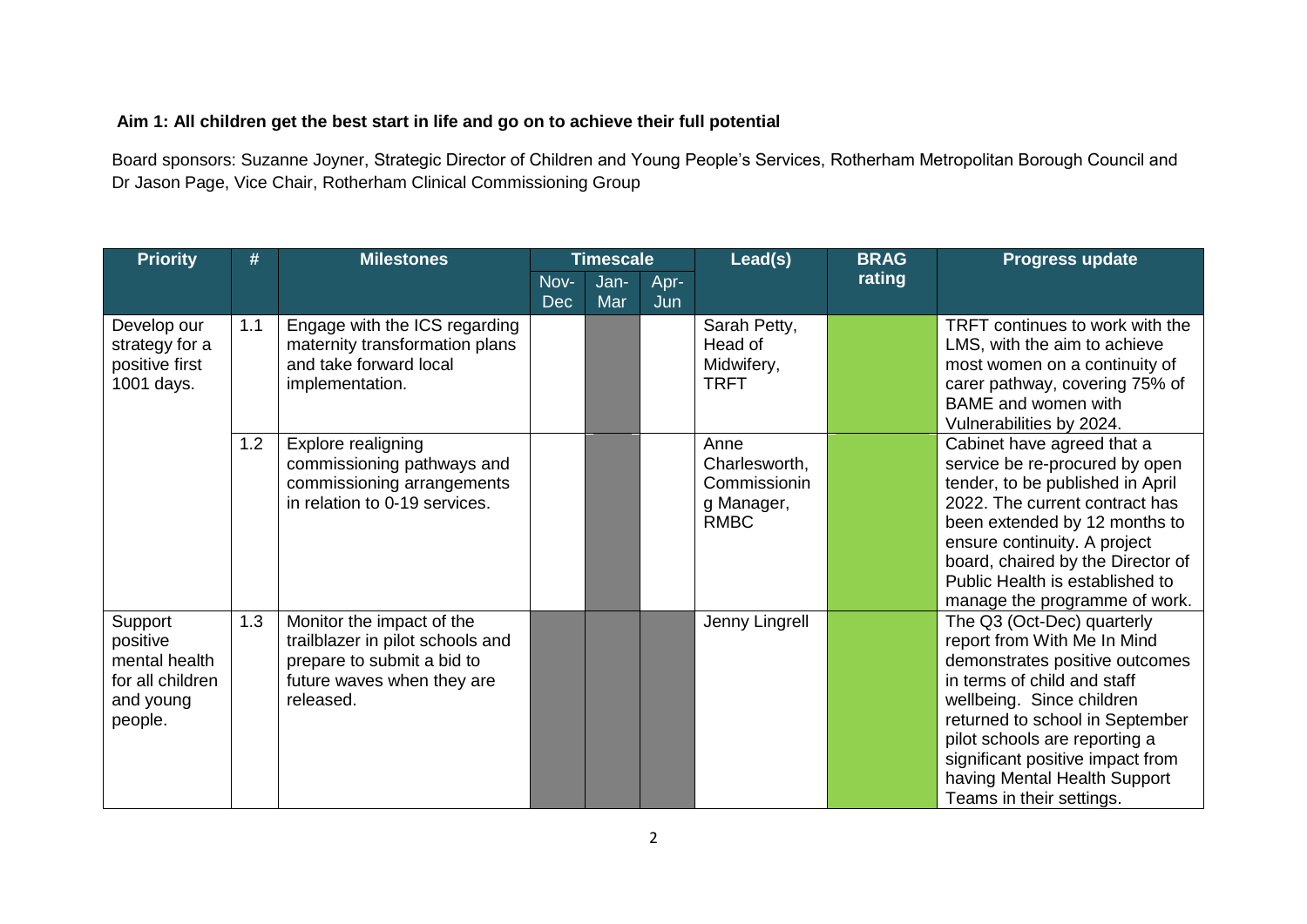|     |                                                                                                                                                                                                             |  |                                                          | It has been confirmed that<br>Rotherham has been successful<br>in its bid to expand Mental<br>Health Support Teams and will<br>add an additional team in Wave<br>6 (from Jan 2022).                                                 |
|-----|-------------------------------------------------------------------------------------------------------------------------------------------------------------------------------------------------------------|--|----------------------------------------------------------|-------------------------------------------------------------------------------------------------------------------------------------------------------------------------------------------------------------------------------------|
|     |                                                                                                                                                                                                             |  |                                                          | School settings continue to<br>engage well with the<br>consultation and advice model<br>which is embedded across all<br>settings.                                                                                                   |
|     |                                                                                                                                                                                                             |  |                                                          | Referrals for direct CBT based<br>work for low to moderate mental<br>health concerns are increasing<br>with young people engaging<br>either directly face to face or<br>remotely via video consultation.                            |
| 1.4 | Continue to monitor the impact<br>of COVID-19 on children and<br>young people through a series<br>of mental health surveys (first<br>survey July 2020, second<br>survey October 2020, third<br>survey TBC.) |  | Jenny Lingrell/<br><b>Ruth Fletcher-</b><br><b>Brown</b> | The third survey is currently<br>open and will capture the<br>response of children and young<br>people following the second<br>period of limited school opening<br>and the subsequent return to<br>school / relaxation of lockdown. |
|     |                                                                                                                                                                                                             |  |                                                          | Schools have shared the<br>positive support that has been<br>put in place in response to<br>findings from the survey,<br>including a full recovery<br>curriculum delivered through<br>PSHCE, targeted work with                     |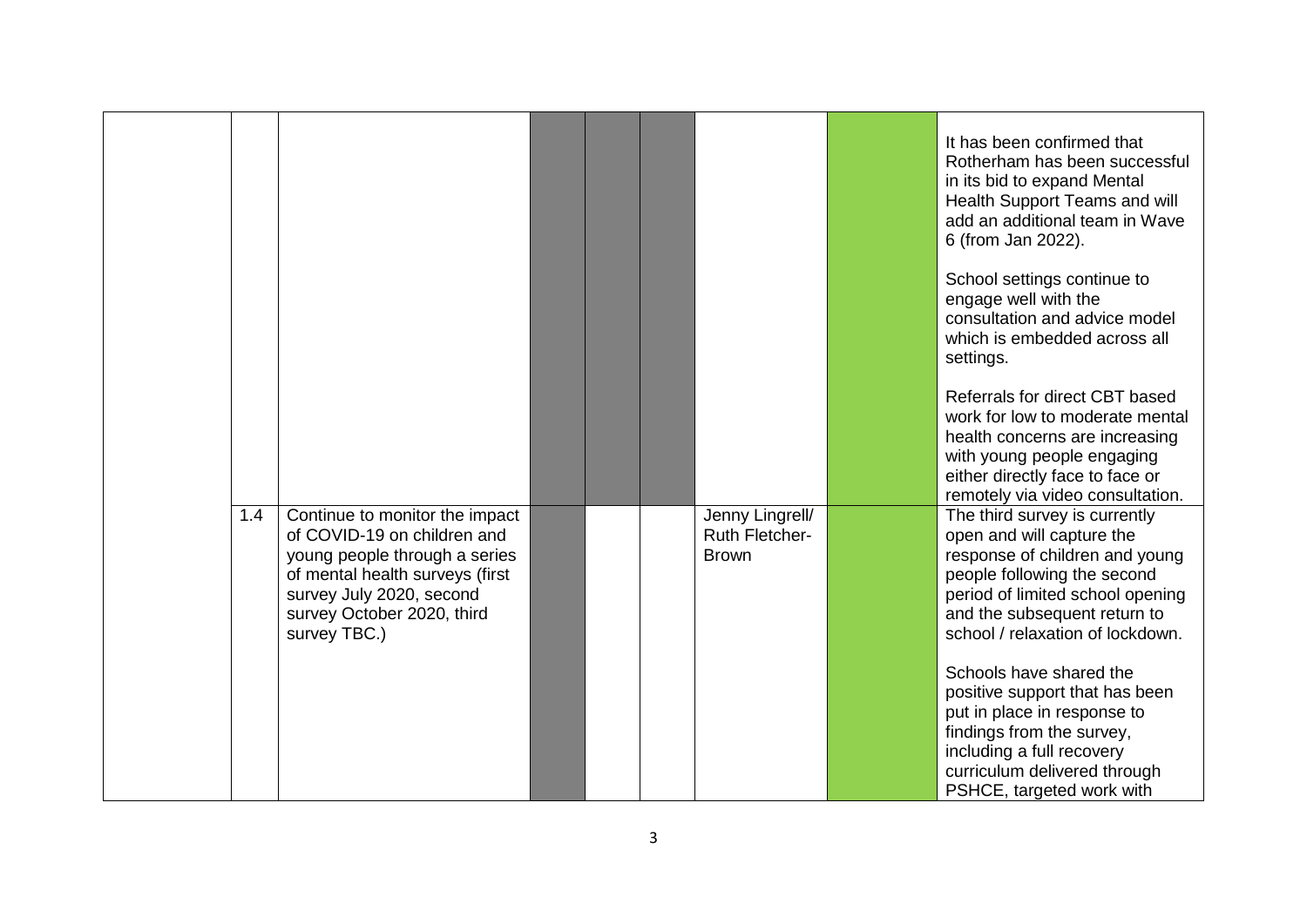|                                                                                   |     |                                                                                                                                          |  |                | specific year groups and<br>producing both student and<br>parental wellbeing newsletters.<br>The Education Recovery Cell will<br>retain oversight of this agenda.                                                                                                                                                                                                                                                                                                                        |
|-----------------------------------------------------------------------------------|-----|------------------------------------------------------------------------------------------------------------------------------------------|--|----------------|------------------------------------------------------------------------------------------------------------------------------------------------------------------------------------------------------------------------------------------------------------------------------------------------------------------------------------------------------------------------------------------------------------------------------------------------------------------------------------------|
|                                                                                   |     |                                                                                                                                          |  |                | At a system level, the findings<br>are shared with system leaders<br>and relevant services.                                                                                                                                                                                                                                                                                                                                                                                              |
|                                                                                   | 1.5 | Roll out DFE Wellbeing for<br>Education Return programme,<br>responding to the findings of<br>the mental health survey.                  |  | Jenny Lingrell | Following the roll out during the<br>autumn term, work is taking<br>place to pilot follow-up group<br>supervision and support<br>sessions in response to<br>feedback from the education<br>workforce. This approach will be<br>embedded in plans for offer CPD<br>/ support to schools.                                                                                                                                                                                                  |
| Support<br>children and<br>young people<br>to achieve<br>their full<br>potential. | 1.6 | Ensure that children reach a<br>good stage of development<br>across core subject areas as<br>part of educational attainment<br>measures. |  | Nathan Heath   | Continued supportive sessions<br>for school/early years leaders<br>are arranged for the rest of the<br>academic year to provide a<br>supportive forum whilst<br>preparing for schools as part of<br>the education recovery. Key<br>updates and revisions to<br>statutory guidance have been<br>provided to schools.<br>RMBC has developed an<br>Education Recovery cell which is<br>focused on supporting all areas<br>of education to have a proactive<br>approach to challenges across |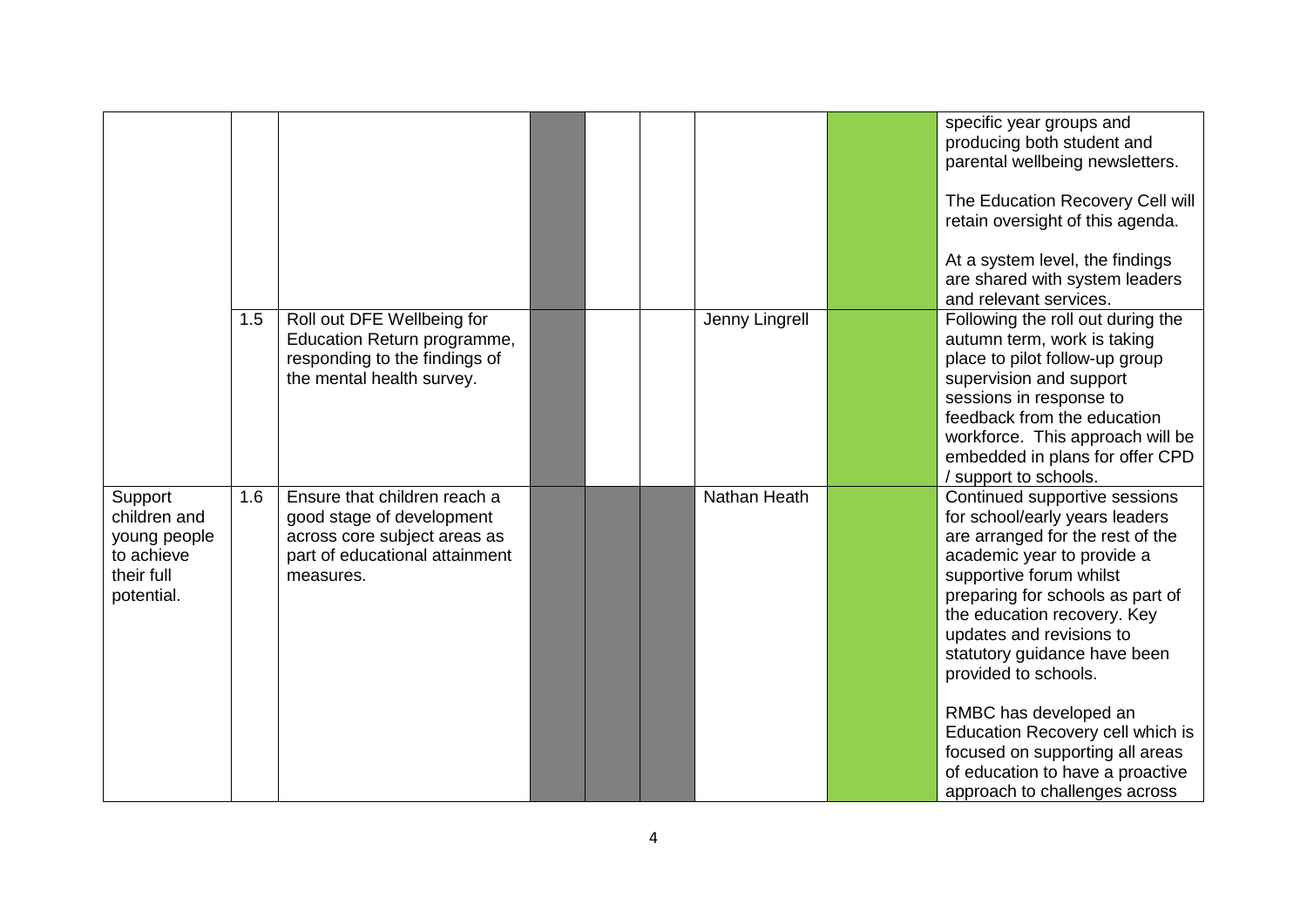|     |                                                                                                                                                                 |  |                | the final part of the academic<br>year. Key areas of focus include<br>access to additional support for<br>vulnerable groups, education<br>recovery curriculum, and school                                                                                                                                                                                                                                       |
|-----|-----------------------------------------------------------------------------------------------------------------------------------------------------------------|--|----------------|-----------------------------------------------------------------------------------------------------------------------------------------------------------------------------------------------------------------------------------------------------------------------------------------------------------------------------------------------------------------------------------------------------------------|
| 1.7 | Ensure that children continue<br>to consistently attend<br>education across this<br>academic year.                                                              |  | Nathan Heath   | attendance.<br>Across the final part of this<br>academic year, the impact that<br>the pandemic has had student's<br>attainment and educational<br>engagement remains a clear<br>area of focus. The Education<br>Recovery Cell is focussed on<br>maximising the use of central<br>government investment in the<br>'catch-up' for post-COVID gaps<br>in academic attainment.                                      |
| 1.8 | Develop a supportive network<br>for elective home education,<br>with a focus on ensuring<br>support is in place for<br>vulnerable groups within this<br>cohort. |  | Nathan Heath   | Work has continued to address<br>the increment in EHE cases<br>across this term, including a<br>series of multi-agency EHE<br>summits looking at support and<br>oversight to make sure this<br>cohort are visible and supported.<br>The EHE multi-agency<br>governance group has remained<br>a strong mechanism to ensure<br>support is available for<br>students/families who have<br>elected to home educate. |
| 1.9 | Develop an understanding of<br>the impact of school closures<br>and intermittent school<br>attendance on children and<br>young people with SEND.                |  | Jenny Lingrell | <b>SEND Strategic Board have</b><br>developed an outcomes<br>framework, monitored via a<br>performance dashboard. This<br>will be supplemented with case                                                                                                                                                                                                                                                        |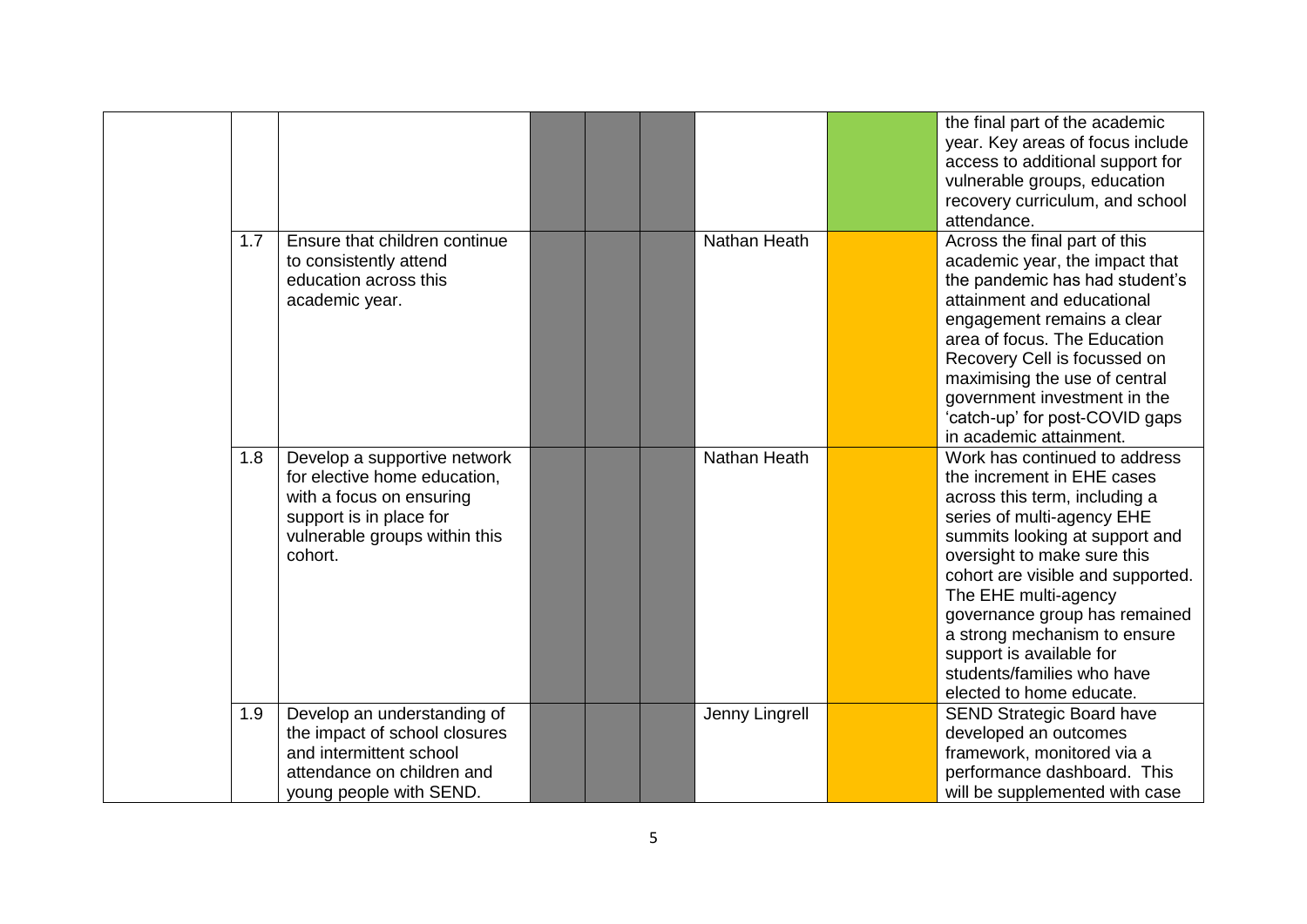|  |  |  |  | studies.                                                                                                                     |
|--|--|--|--|------------------------------------------------------------------------------------------------------------------------------|
|  |  |  |  | A risk assessment process is in<br>place to understand the impact<br>on individual children who are<br>not attending school. |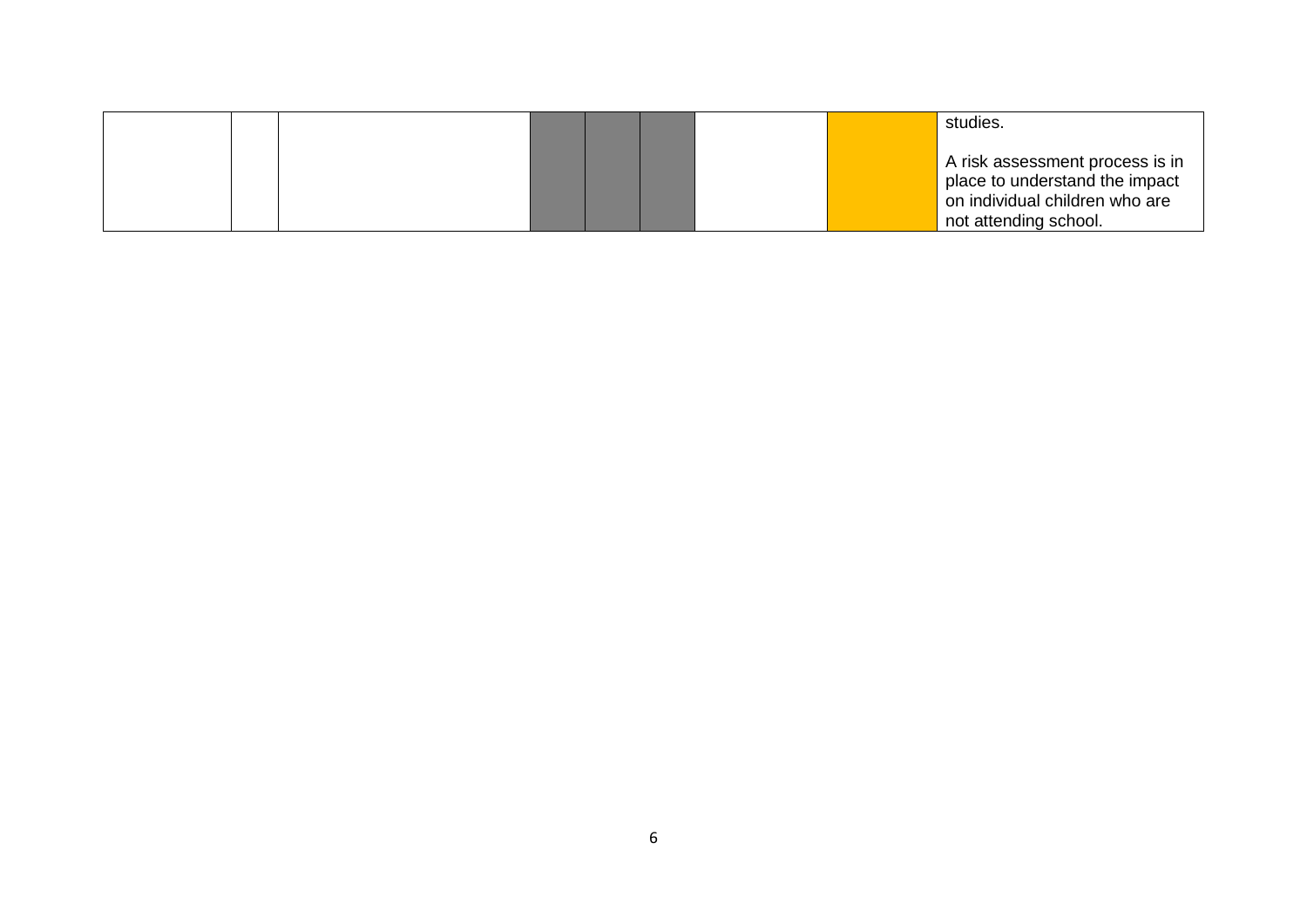## **Aim 2: All Rotherham people enjoy the best possible mental health and wellbeing and have a good quality of life**

Board Sponsor: Kathryn Singh, Chief Executive, Rotherham Doncaster and South Humber NHS Foundation Trust

| <b>Priority</b>                                                    | #   | <b>Milestones</b>                                                                                                                                                                    |                    | <b>Timescale</b> |             | Lead(s)                                                                        | <b>BRAG</b> | <b>Progress update</b>                                                                                                                                                                                                                                                                                                                                                                                                                                                                                                                                                                                                                                                                                                                             |
|--------------------------------------------------------------------|-----|--------------------------------------------------------------------------------------------------------------------------------------------------------------------------------------|--------------------|------------------|-------------|--------------------------------------------------------------------------------|-------------|----------------------------------------------------------------------------------------------------------------------------------------------------------------------------------------------------------------------------------------------------------------------------------------------------------------------------------------------------------------------------------------------------------------------------------------------------------------------------------------------------------------------------------------------------------------------------------------------------------------------------------------------------------------------------------------------------------------------------------------------------|
|                                                                    |     |                                                                                                                                                                                      | Oct-<br><b>Dec</b> | Jan-<br>Mar      | Apr-<br>Jun |                                                                                | rating      |                                                                                                                                                                                                                                                                                                                                                                                                                                                                                                                                                                                                                                                                                                                                                    |
| Deliver the<br><b>Better Mental</b><br>Health for All<br>Strategy. | 2.1 | Development and<br>implementation of the Public<br>Mental Health and Wellbeing<br>COVID action plan, ensuring<br>that vulnerable and at-risk<br>groups are reflected in the<br>plan. |                    |                  |             | <b>Ruth Fletcher-</b><br>Brown, Public<br>Health<br>Specialist,<br><b>RMBC</b> |             | The Public Mental Health and<br>Wellbeing COVID Group has<br>now formed as the Mental<br>Health and Wellbeing Recovery<br>Cell, reporting to RMBC Gold. it<br>also has reporting links to the<br>Health and Wellbeing Board<br>and Mental Health & Learning<br>Disability Transformation Group.<br>Partners are refreshing the plan<br>to address the next phase of<br>recovery.<br>Workshops on bereavement in<br>relation the general<br>bereavement listening service<br>and the suicide listening service<br>(Amparo) are being promoted to<br>staff across the partnership. The<br>workshops are aimed at<br>professionals working in<br>organisations who may be able<br>to refer people to the service.<br>Other actions include: the third |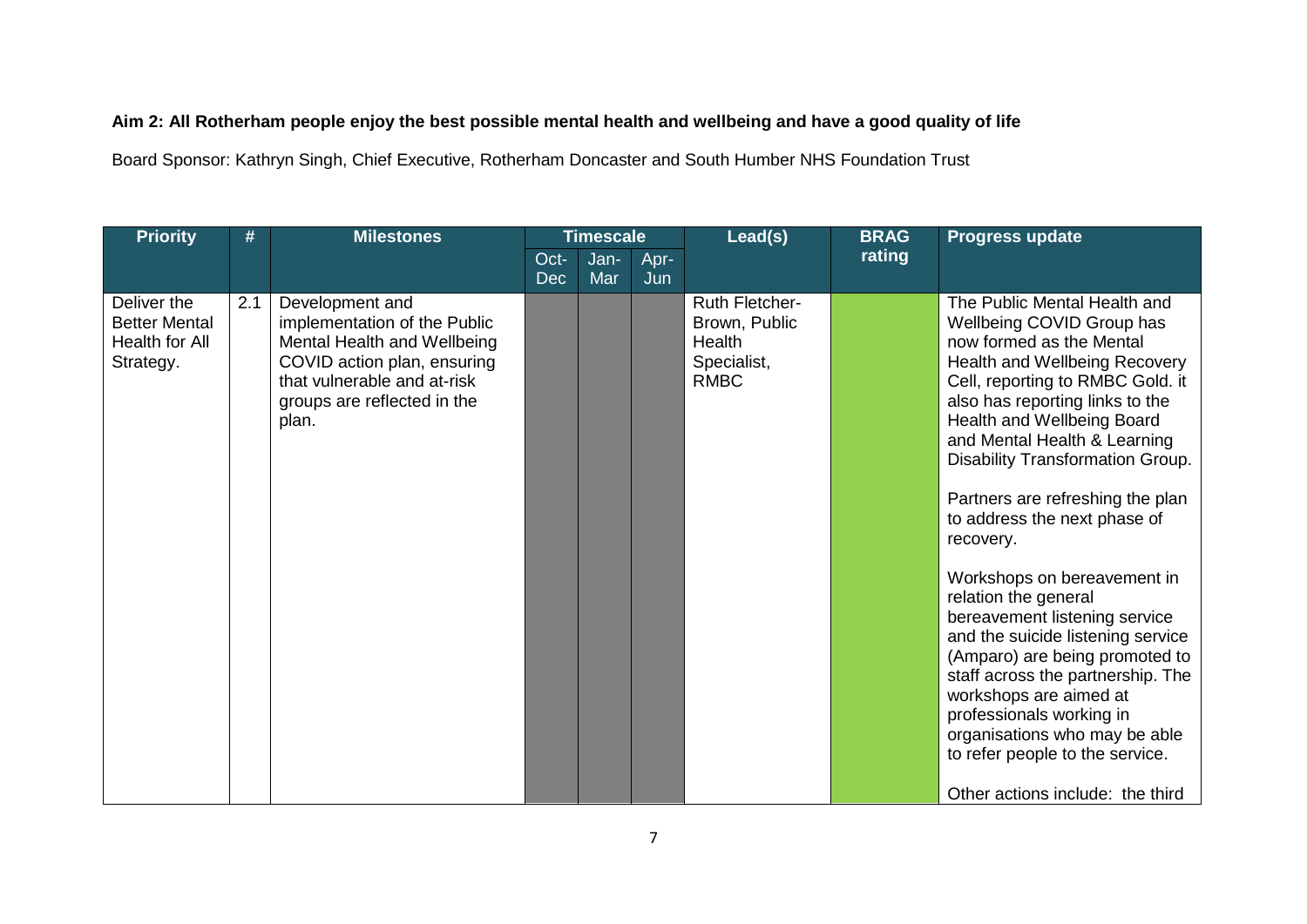|             |     |                                  |  |                               | C&YP survey and actions to         |
|-------------|-----|----------------------------------|--|-------------------------------|------------------------------------|
|             |     |                                  |  |                               | address the findings (reflected    |
|             |     |                                  |  |                               | in Aim 1), loneliness (reflected   |
|             |     |                                  |  |                               | in Aim 4) and suicide              |
|             |     |                                  |  |                               | prevention.                        |
|             | 2.2 | Develop and deliver a            |  | Gordon Laidlaw,               | Work is progressing on the         |
|             |     | communications and               |  | Head of                       | Great Big Rotherham To-Do          |
|             |     | engagement plan to promote       |  | Communications                | List. This is about capturing      |
|             |     | better mental health.            |  | Rotherham CCG                 | ways people have kept              |
|             |     |                                  |  | and Rotherham                 | themselves resilient, many of      |
|             |     |                                  |  | <b>Integrated Care</b>        | which come under the Five          |
|             |     |                                  |  | Partnership                   | Ways to Wellbeing. These ideas     |
|             |     |                                  |  | (ICP)                         | will be used in a resource which   |
|             |     |                                  |  |                               | will celebrate this and            |
|             |     |                                  |  | Diane Clarke,                 | encourage everyone to keep         |
|             |     |                                  |  | Account                       | doing these things going           |
|             |     |                                  |  | Manager                       | forwards. It will be a resource    |
|             |     |                                  |  | Adult Care,                   | suitable for the whole life course |
|             |     |                                  |  | Housing and                   | with ideas to do at home and       |
|             |     |                                  |  | Public Health,<br><b>RMBC</b> | around Rotherham.                  |
|             |     |                                  |  |                               | The Comms and Engagement           |
|             |     |                                  |  |                               | group are working on a 2021        |
|             |     |                                  |  |                               | comms plan with a focus on         |
|             |     |                                  |  |                               | three key themes:                  |
|             |     |                                  |  |                               |                                    |
|             |     |                                  |  |                               | 1. Be the One suicide              |
|             |     |                                  |  |                               | prevention campaign                |
|             |     |                                  |  |                               | 2. Emotional resilience            |
|             |     |                                  |  |                               | Loneliness and isolation           |
| Deliver the | 2.3 | Review local action plan in line |  | Anne-Marie                    | The Suicide Prevention             |
| Rotherham   |     | with COVID-19 and emerging       |  | Lubanski,                     | Operational Group which            |
| Suicide     |     | risk groups.                     |  | Strategic                     | reviews all suspected suicides     |
| Prevention  |     |                                  |  | Director, Adult               | has updated its own action plan    |
| and Self-   |     |                                  |  | Care, Housing                 | reflecting on the real time data,  |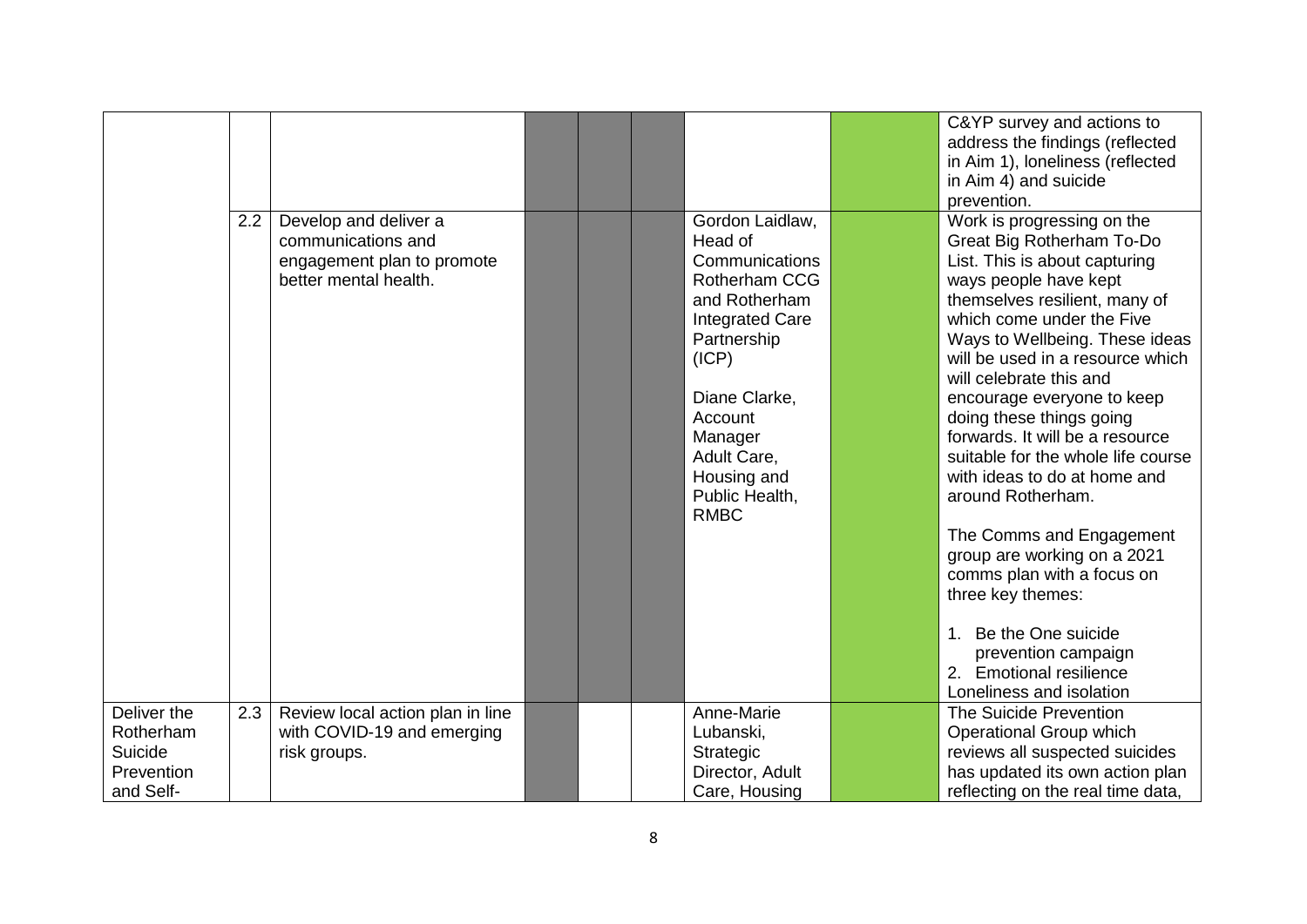| <b>Harm Action</b> |     |                                 |  | and Public            | considering the pandemic and      |
|--------------------|-----|---------------------------------|--|-----------------------|-----------------------------------|
| Plan.              |     |                                 |  | Health, RMBC          | associated risk factors including |
|                    |     |                                 |  |                       |                                   |
|                    |     |                                 |  |                       | groups of people who may be at    |
|                    |     |                                 |  | <b>Ruth Fletcher-</b> | risk.                             |
|                    |     |                                 |  | Brown, Public         |                                   |
|                    |     |                                 |  | <b>Health</b>         | Specific actions include:         |
|                    |     |                                 |  | Specialist,           | promoting information re debt     |
|                    |     |                                 |  | <b>RMBC</b>           | advice and signposting to         |
|                    |     |                                 |  |                       | Rotherhive website, information   |
|                    |     |                                 |  |                       | for people at risk of             |
|                    |     |                                 |  |                       |                                   |
|                    |     |                                 |  |                       | relationships breakdown,          |
|                    |     |                                 |  |                       | helping carers and best practice  |
|                    |     |                                 |  |                       | for following up missed           |
|                    |     |                                 |  |                       | appointments.                     |
|                    |     |                                 |  |                       |                                   |
|                    |     |                                 |  |                       | A full review of the borough-     |
|                    |     |                                 |  |                       | wide plan will take place with    |
|                    |     |                                 |  |                       | partners in the summer.           |
|                    |     |                                 |  |                       | Partners are currently updating   |
|                    |     |                                 |  |                       |                                   |
|                    |     |                                 |  |                       | the plan to evidence progress     |
|                    |     |                                 |  |                       | achieved.                         |
|                    |     |                                 |  |                       |                                   |
|                    |     |                                 |  |                       | Be the One was promoted over      |
|                    |     |                                 |  |                       | the Christmas and New Year        |
|                    |     |                                 |  |                       | period. A comms plan includes     |
|                    |     |                                 |  |                       | specific promotional events       |
|                    |     |                                 |  |                       | throughout 2021.                  |
|                    | 2.4 | Delivery and evaluation of year |  | Anne-Marie            | Evaluation of Year 2 and 3 of     |
|                    |     | 3.                              |  | Lubanski,             | the small grants scheme will      |
|                    |     |                                 |  | Strategic             | take place in May/June 2021.      |
|                    |     |                                 |  | Director, Adult       | Self-Harm Train the Trainer-the   |
|                    |     |                                 |  | Care, Housing         | provider organisation,            |
|                    |     |                                 |  | and Public            |                                   |
|                    |     |                                 |  |                       | Harmless, has been working        |
|                    |     |                                 |  | Health, RMBC          | with RMBC and RCCG officers       |
|                    |     |                                 |  |                       | to plan for a second training     |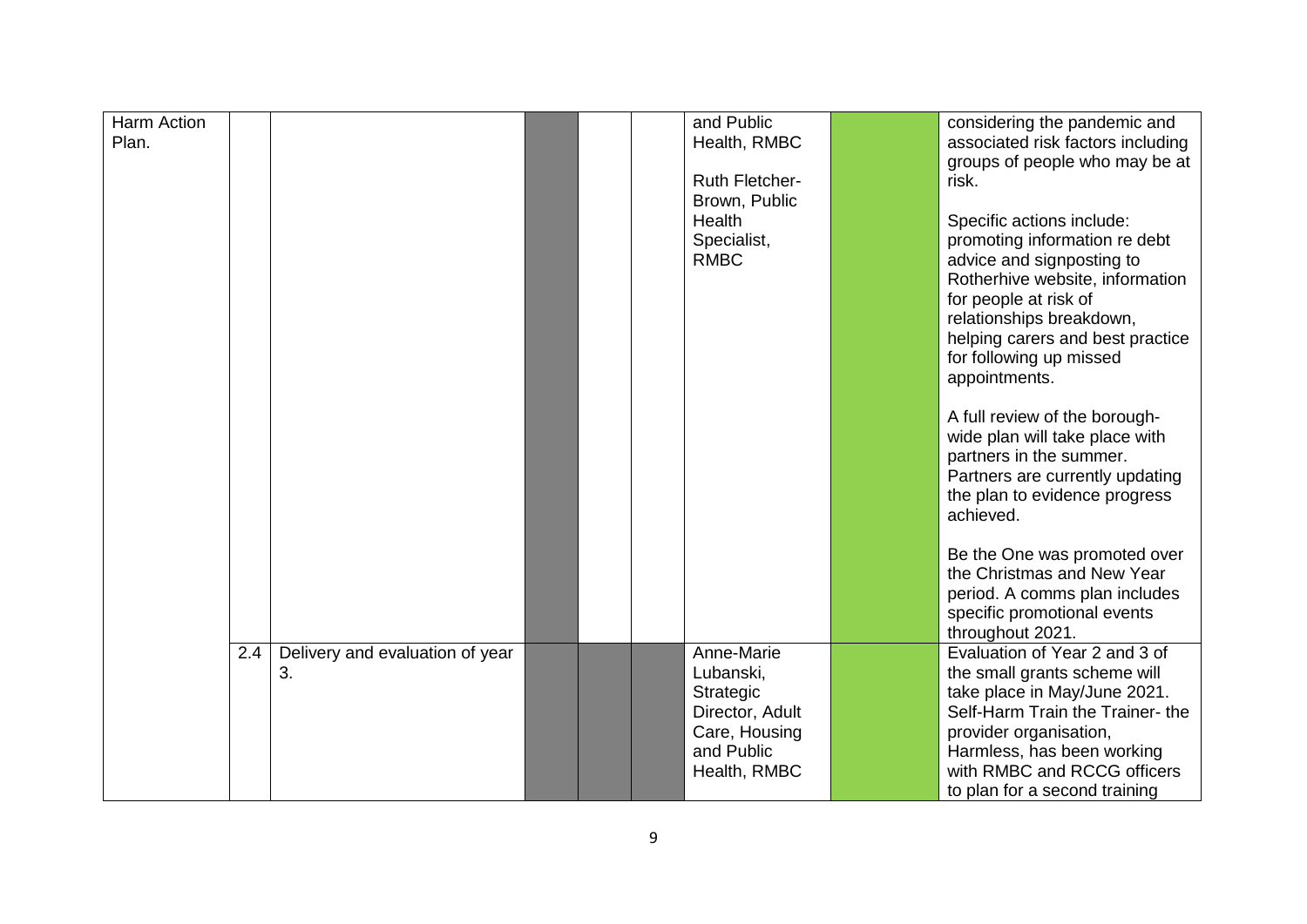|     |                                                  |  | Ruth Fletcher-<br>Brown, Public<br>Health<br>Specialist,<br><b>RMBC</b>                                | cohort which is running in<br>May/June 2021. The trainers<br>are from across the partnership<br>some will have a specific focus<br>on older people and self-harm.<br>Cohort 1 Trainers attended a<br>refresher course in February<br>2021. The awareness course<br>has been adapted for virtual<br>delivery until restrictions ease<br>for face to face training.<br>Rotherham CCG led the<br>procurement of the SY listening<br>service working with SY Public<br>Health Leads. This service is for<br>people bereaved/affected and<br>exposed to suicide. The<br>contract with the successful<br>provider commenced in January<br>2021. Workshops are being<br>promoted to staff across the<br>partnership so that staff know<br>how to refer people in.<br>Regular contract meetings with<br>the provider. |
|-----|--------------------------------------------------|--|--------------------------------------------------------------------------------------------------------|---------------------------------------------------------------------------------------------------------------------------------------------------------------------------------------------------------------------------------------------------------------------------------------------------------------------------------------------------------------------------------------------------------------------------------------------------------------------------------------------------------------------------------------------------------------------------------------------------------------------------------------------------------------------------------------------------------------------------------------------------------------------------------------------------------------|
| 2.5 | Promote and evaluate the Be<br>the One campaign. |  | Anne-Marie<br>Lubanski,<br>Strategic<br>Director, Adult<br>Care, Housing<br>and Public<br>Health, RMBC | Promotional activity has<br>included:<br>All suicide prevention<br>training sessions<br>promote the website.<br>Sessions for care<br>providers, befriending                                                                                                                                                                                                                                                                                                                                                                                                                                                                                                                                                                                                                                                   |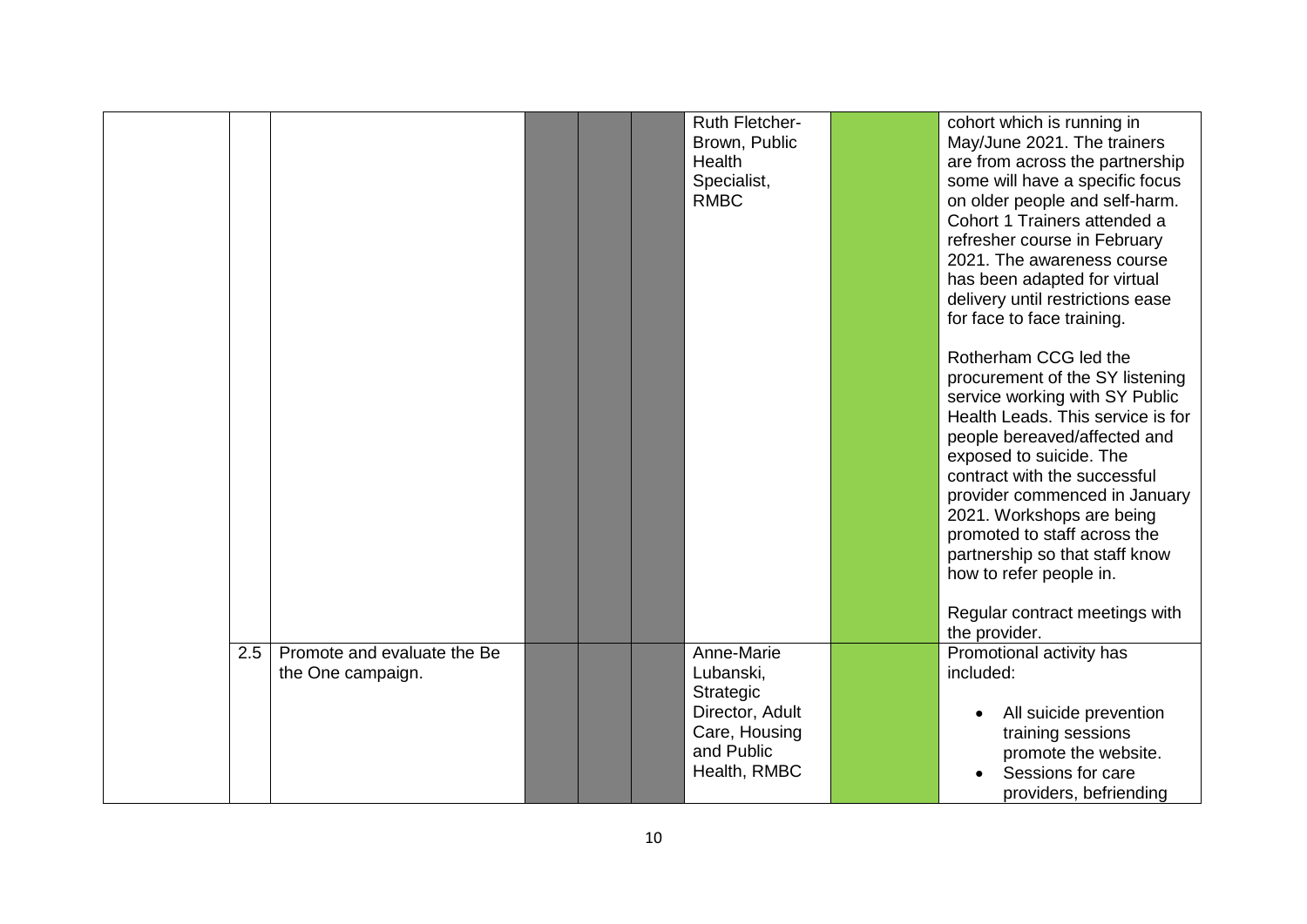|                                                                                          |     |                                                                                                   |  | <b>Ruth Fletcher-</b><br>Brown, Public<br>Health<br>Specialist,<br><b>RMBC</b>                                                                                                           | organisations and<br>Rotherham Rise to<br>promote the campaign.                                                                                                                                                                                                                                                                                            |
|------------------------------------------------------------------------------------------|-----|---------------------------------------------------------------------------------------------------|--|------------------------------------------------------------------------------------------------------------------------------------------------------------------------------------------|------------------------------------------------------------------------------------------------------------------------------------------------------------------------------------------------------------------------------------------------------------------------------------------------------------------------------------------------------------|
|                                                                                          | 2.6 | Coordinated training<br>programme for suicide<br>prevention and self-harm                         |  | Anne-Marie<br>Lubanski,<br>Strategic<br>Director, Adult<br>Care, Housing<br>and Public<br>Health, RMBC<br><b>Ruth Fletcher-</b><br>Brown, Public<br>Health<br>Specialist,<br><b>RMBC</b> | Virtual courses were piloted<br>during December and January.<br>Training provider secured in<br>March 2021.<br>Programme of half day training<br>sessions is being promoted<br>across the partnership with a<br>particular emphasis on VCS,<br>police and primary care.<br>The training is virtual until social<br>distancing restrictions are<br>relaxed. |
| Promote<br>positive<br>workplace<br>wellbeing for<br>staff across<br>the<br>partnership. | 2.7 | Promote all Health and<br>Wellbeing Board partners to<br>sign up to the Be Well at Work<br>award. |  | Colin Ellis,<br>Workplace<br>Health Advisor,<br><b>RMBC</b>                                                                                                                              | A discussion around this took<br>place at the January Health and<br>Wellbeing Board meeting, as a<br>way of promoting the award<br>amongst all partners.<br>Discussions are ongoing<br>regarding further ways to<br>engage partners.                                                                                                                       |
|                                                                                          | 2.8 | Share and pool resources<br>across the partnership relating<br>to workplace wellbeing.            |  | Leanne Dudhill,<br><b>HR Business</b><br>Partner (OD),<br><b>RMBC</b>                                                                                                                    | All Place Partners are engaged<br>in the Workforce Enabling<br>Group which supports the<br>delivery of the ICP Place Plan.                                                                                                                                                                                                                                 |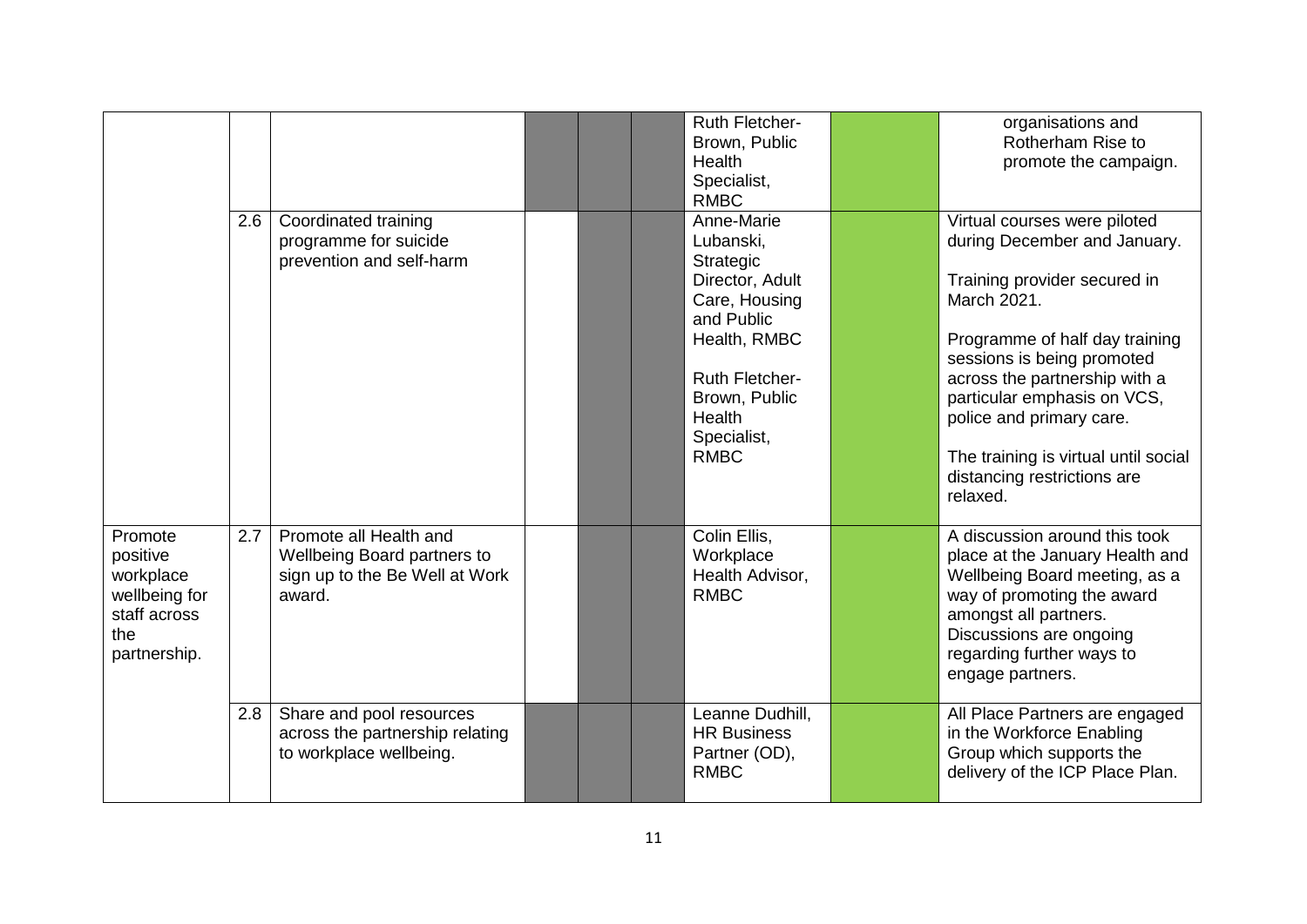|  |  |  |  |  |  |  |  | The workforce priorities are<br>currently being reviewed by<br>partners in line with the refresh<br>of the ICP Place Plan by May<br>2021. Agreement has already<br>been reached that wellbeing will<br>remain a key priority for all<br>partners over the next 12<br>months; and where appropriate<br>knowledge, experience and<br>resources will be shared to<br>benefit the collective workforce<br>across the borough. |
|--|--|--|--|--|--|--|--|---------------------------------------------------------------------------------------------------------------------------------------------------------------------------------------------------------------------------------------------------------------------------------------------------------------------------------------------------------------------------------------------------------------------------|
|--|--|--|--|--|--|--|--|---------------------------------------------------------------------------------------------------------------------------------------------------------------------------------------------------------------------------------------------------------------------------------------------------------------------------------------------------------------------------------------------------------------------------|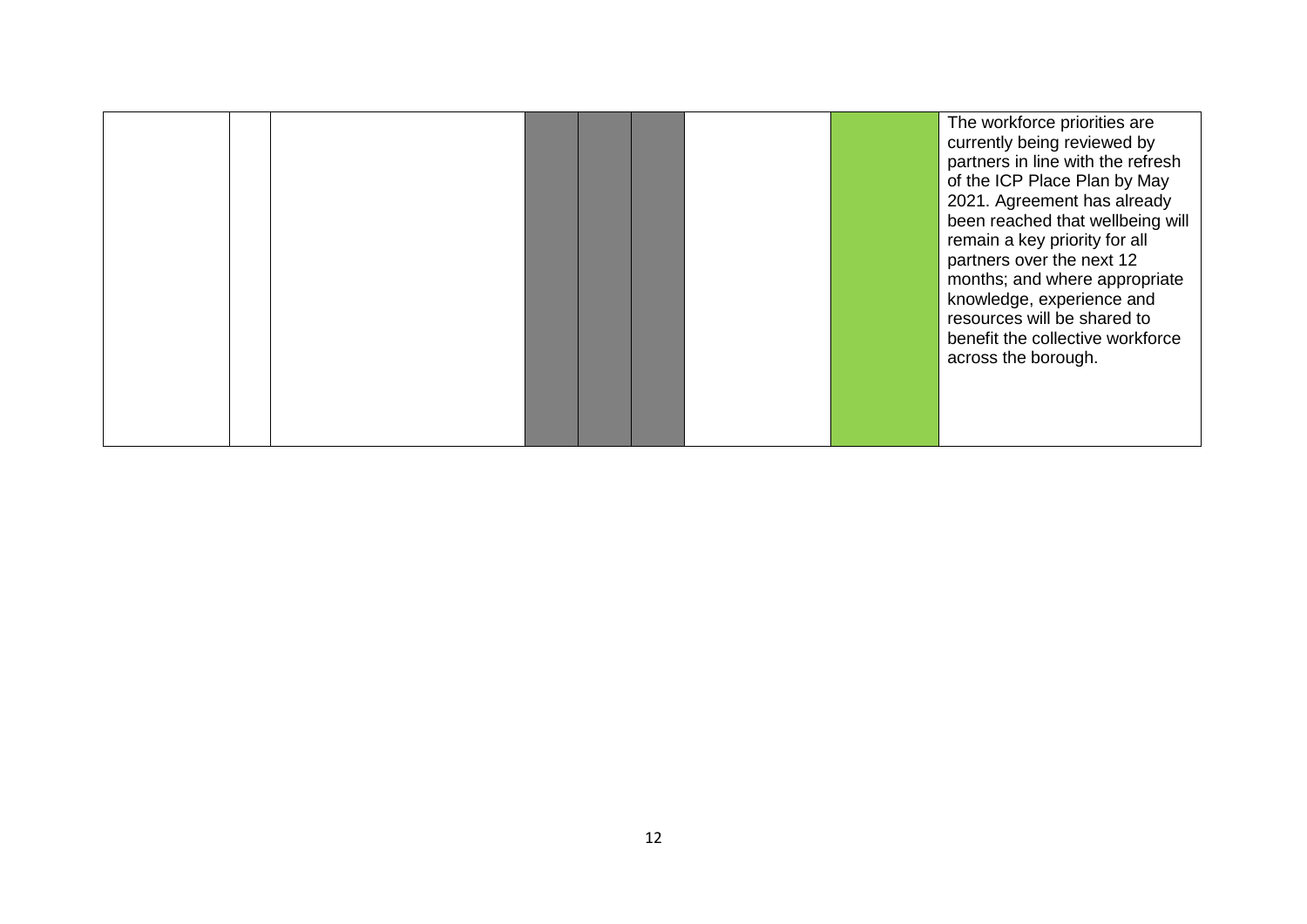# **Aim 3: All Rotherham people live well for longer**

Board sponsor: Sharon Kemp, Chief Executive, Rotherham Metropolitan Borough Council

| <b>Priority</b>                                                                                                                                       | #   | <b>Milestones</b>                                                                                                                                                       | <b>Timescale</b>   |             | Lead(s)     | <b>BRAG</b>                                                       | <b>Progress update</b> |                                                                                                                                                                                                                                                                                                                                                                                                                                                                                                                                                                                                                                                                                                                                                                                                                                                                             |
|-------------------------------------------------------------------------------------------------------------------------------------------------------|-----|-------------------------------------------------------------------------------------------------------------------------------------------------------------------------|--------------------|-------------|-------------|-------------------------------------------------------------------|------------------------|-----------------------------------------------------------------------------------------------------------------------------------------------------------------------------------------------------------------------------------------------------------------------------------------------------------------------------------------------------------------------------------------------------------------------------------------------------------------------------------------------------------------------------------------------------------------------------------------------------------------------------------------------------------------------------------------------------------------------------------------------------------------------------------------------------------------------------------------------------------------------------|
|                                                                                                                                                       |     |                                                                                                                                                                         | Oct-<br><b>Dec</b> | Jan-<br>Mar | Apr-<br>Jun |                                                                   | rating                 |                                                                                                                                                                                                                                                                                                                                                                                                                                                                                                                                                                                                                                                                                                                                                                                                                                                                             |
| Build a social<br>movement to<br>support local<br>people to be<br>more<br>physically<br>active, to<br>benefit<br>physical and<br>mental<br>wellbeing. | 3.1 | Launch the Moving Rotherham<br>campaign, using real stories<br>and images of local people<br>being active to encourage<br>more physical activity across<br>the borough. |                    |             |             | Kate Green,<br><b>Public Health</b><br>Specialist,<br><b>RMBC</b> |                        | Moving Rotherham Partnership,<br>chaired by Chris Siddall, Acting<br>Head of strategic Projects and<br>Partnerships R&E, taking place<br>quarterly. Continuing to engage<br>wider group of partners through<br>Twitter and #MovingRotherham.<br><b>Shaping Places for Healthier</b><br>Lives programme - Moving in<br>Nature project - stakeholder<br>workshops taken place and<br>artists due to complete<br>engagement activity early May.<br>Final application to be submitted<br>with proposal for 3-year project<br>(at value of £300k) to increase<br>use of local urban green space<br>across Rotherham by 26 <sup>th</sup> May.<br>Mid-way through Beat the Street<br>game with 13,806 players<br>registered and 76,475 miles<br>travelled so far. Sustain plan in<br>development to support<br>continued behaviour change in<br>those taking part - which will run |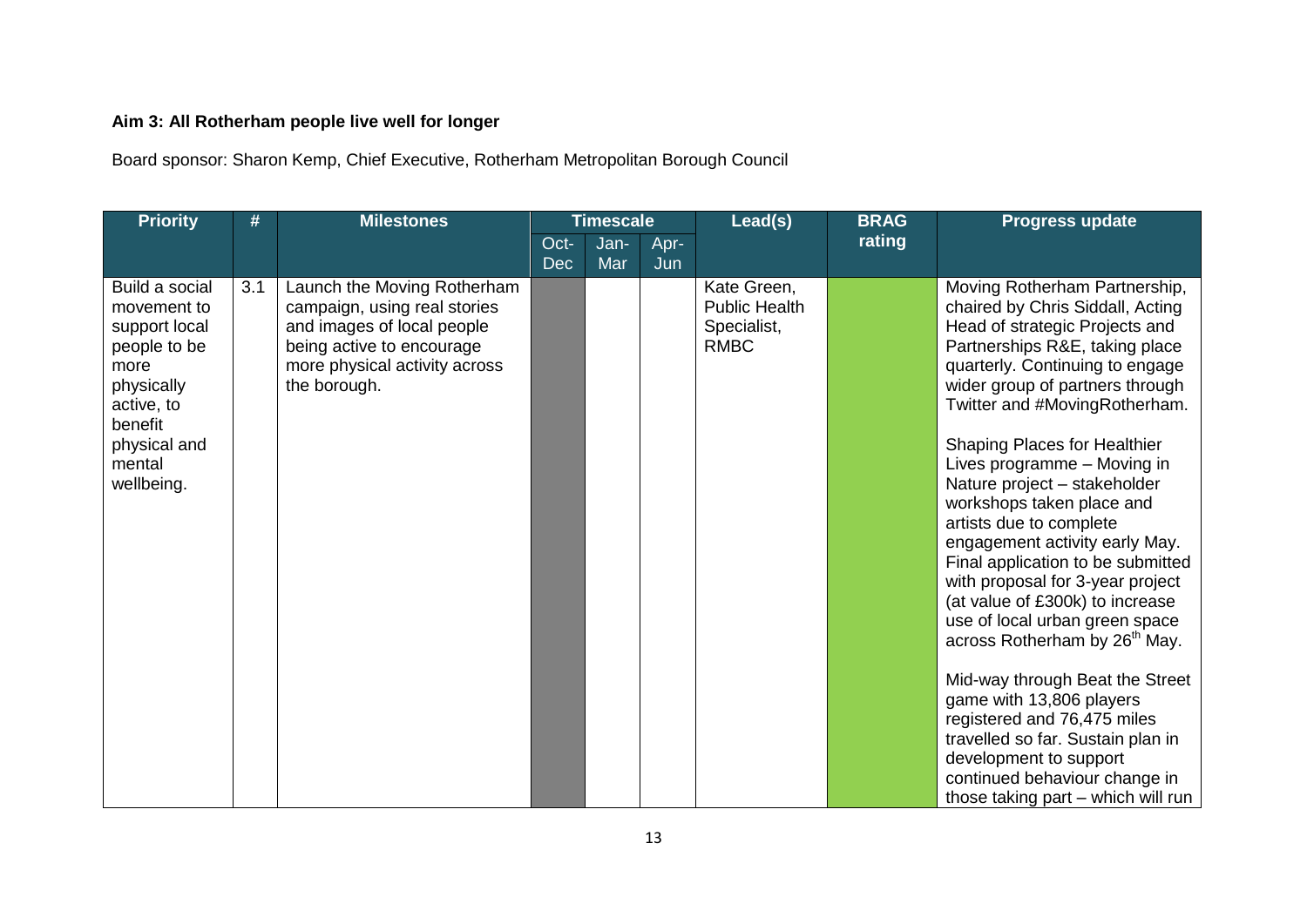|                                                        |     |                                                                                                                                                     |  |                                                                                                                     | until Dec 2021.                                                                                                                                                                                                                                                                           |
|--------------------------------------------------------|-----|-----------------------------------------------------------------------------------------------------------------------------------------------------|--|---------------------------------------------------------------------------------------------------------------------|-------------------------------------------------------------------------------------------------------------------------------------------------------------------------------------------------------------------------------------------------------------------------------------------|
|                                                        |     |                                                                                                                                                     |  |                                                                                                                     | Two local parkrun events to start<br>back 5 <sup>th</sup> June (pending council<br>approval) at Rother Valley and<br>Clifton Park, with an average of<br>400-500 runners/walkers each<br>week across two sites. New<br>junior parkrun event to start in<br>Rawmarsh in due course.        |
|                                                        | 3.2 | Develop and roll out a Making<br><b>Every Contact Count training</b><br>programme for physical<br>activity.                                         |  | Phil Spencer,<br>Public Health,<br><b>RMBC</b><br>Kate Green,<br><b>Public Health</b><br>Specialist,<br><b>RMBC</b> | Due to other MECC programme<br>(loneliness) currently being<br>rolled out, this will be explored<br>for later in the year.                                                                                                                                                                |
|                                                        | 3.3 | Roll out Clinical Champions<br>Training for GPs and other<br>healthcare professionals.                                                              |  | Kate Green,<br><b>Public Health</b><br>Specialist,<br><b>RMBC</b>                                                   | Information has been shared<br>about the training opportunity.<br>COVID has resulted in capacity<br>issues, meaning it has not yet<br>been possible to utilise this<br>opportunity. The offer is still<br>available for free and is now on<br>a virtual platform.                         |
| <b>Ensure</b><br>support is in<br>place for<br>carers. | 3.4 | Refresh and co-produce the<br>Carers Strategy, with<br>consideration of the new<br>cohort of carers that has<br>emerged because of the<br>pandemic. |  | Jo Hinchliffe,<br>Service<br>Improvement<br>and<br>Governance<br>Manager,<br><b>RMBC</b>                            | Work has been ongoing to co-<br>produce a refreshed Carers<br>Strategy with partners and<br>Rotherham carers. Resources<br>and capacity challenges within<br>partner organisations have<br>impacted on the timescales for<br>developing the strategy.<br>However, activity is on track to |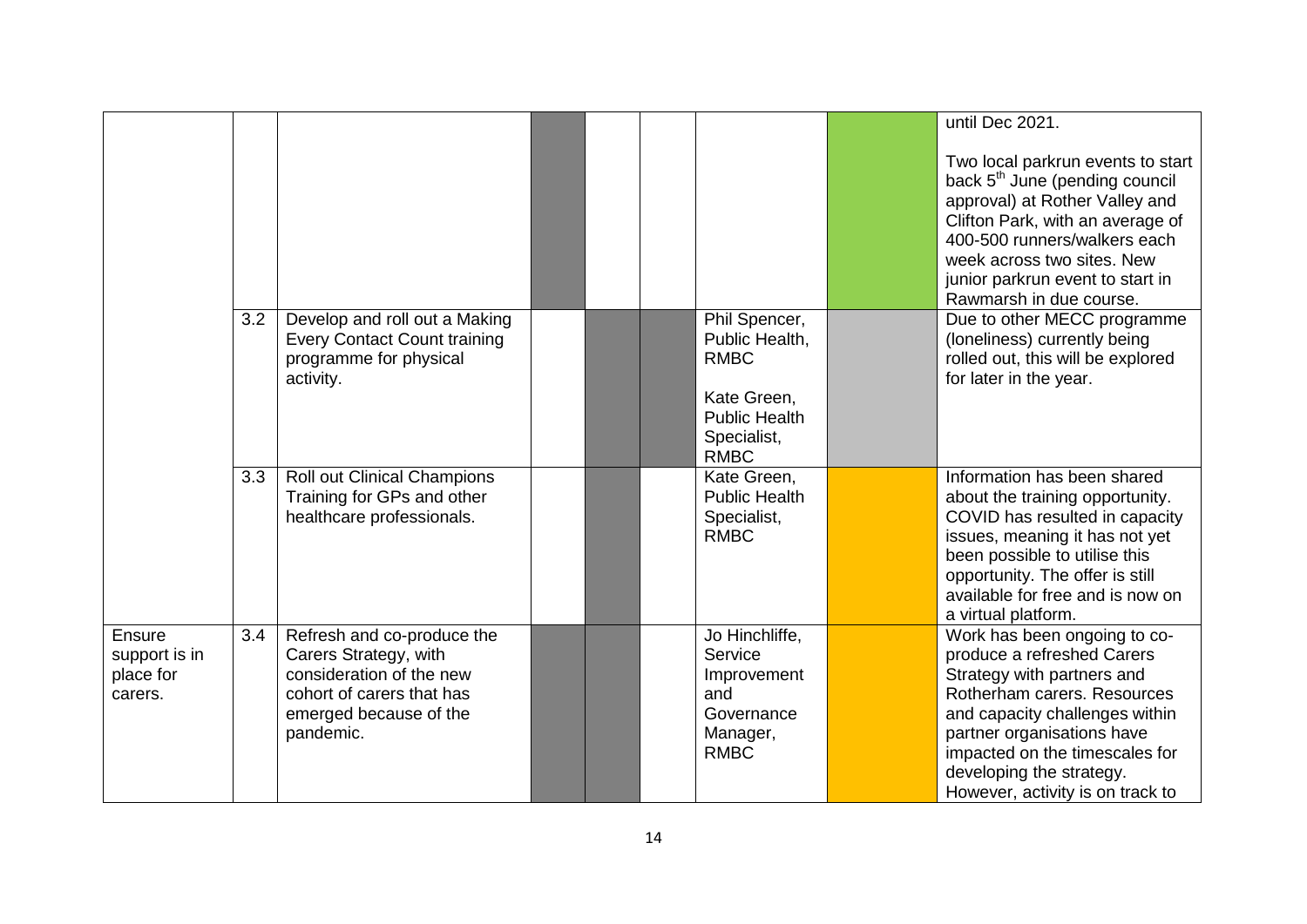|     |                                                                 |  |                                                                                          | have phase 1 of the Carers<br>Strategy, which will be focussed<br>on COVID recovery and<br>stabilisation, in place by June<br>2021. Work will then continue to<br>develop phases 2 and 3; phase<br>2 will be focussed on<br>improvement work and creating<br>communities of support for<br>carers and phase 3 will be<br>focussed on transformation and<br>ensuring that support for carers<br>is everyone's business.                                       |
|-----|-----------------------------------------------------------------|--|------------------------------------------------------------------------------------------|--------------------------------------------------------------------------------------------------------------------------------------------------------------------------------------------------------------------------------------------------------------------------------------------------------------------------------------------------------------------------------------------------------------------------------------------------------------|
| 3.5 | Apply the carers offer within<br>the adult social care pathway. |  | Jo Hinchliffe,<br>Service<br>Improvement<br>and<br>Governance<br>Manager,<br><b>RMBC</b> | Regional meetings are ongoing<br>and are still providing useful<br>oversight / resources that are<br>being applied locally. This is<br>also an opportunity to share<br>examples of best practice.<br>As a result of management<br>development sessions, pathway<br>priorities are being explored,<br>with work focussing on defining<br>the carers offer in line with the<br>refreshed Carers Strategy. An<br>action plan is in place to guide<br>this work. |
| 3.6 | Enhance the information offer<br>for all carers in Rotherham.   |  | Jo Hinchliffe,<br>Service<br>Improvement<br>and<br>Governance<br>Manager,                | A communications subgroup is<br>in place with Carers Forum to<br>manage and plan information<br>offer.                                                                                                                                                                                                                                                                                                                                                       |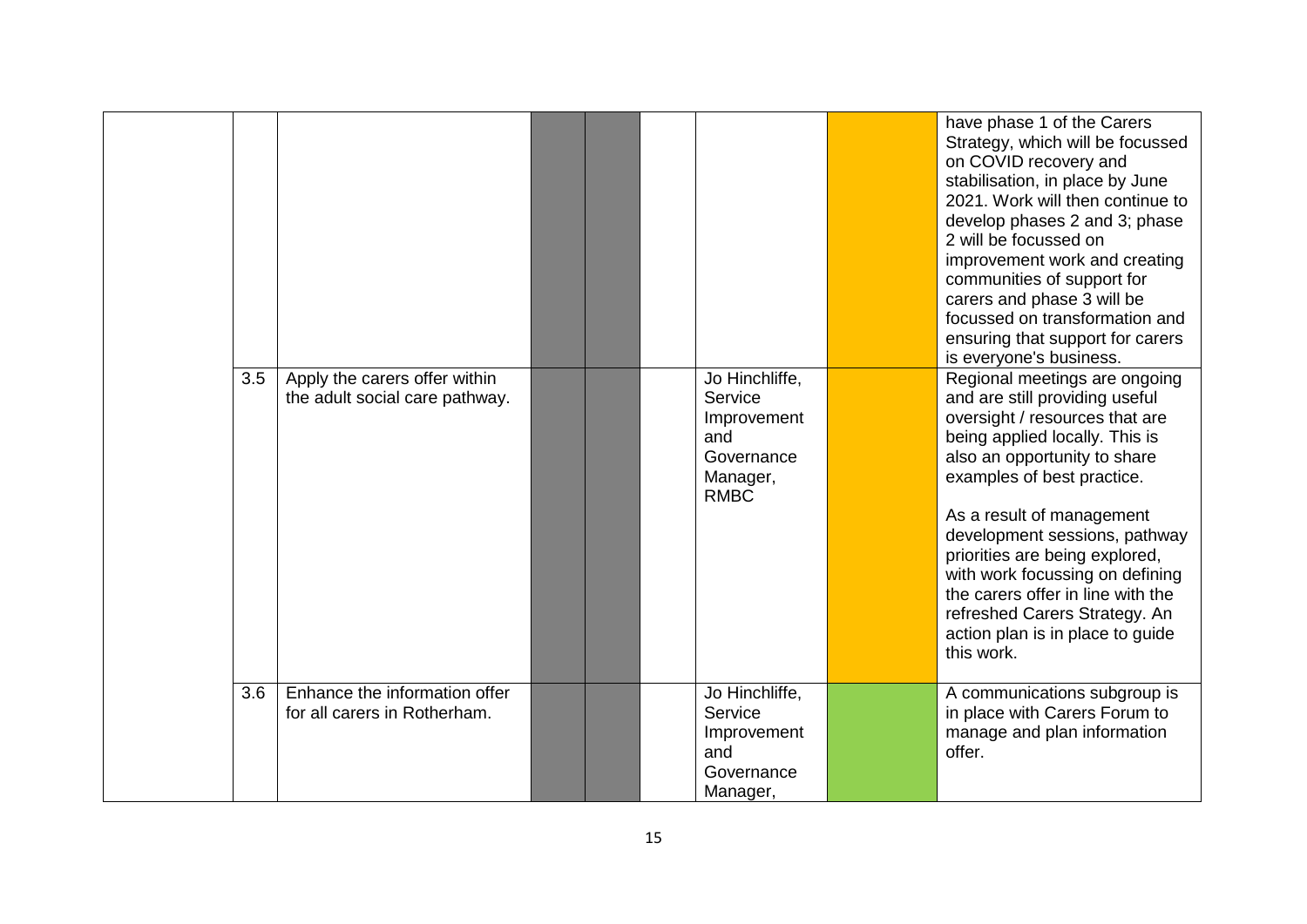|                                                                         |     |                                                                                                                  |  | <b>RMBC</b>                                                       |                                                                                                                                                                                                                                                                                                                                                 |
|-------------------------------------------------------------------------|-----|------------------------------------------------------------------------------------------------------------------|--|-------------------------------------------------------------------|-------------------------------------------------------------------------------------------------------------------------------------------------------------------------------------------------------------------------------------------------------------------------------------------------------------------------------------------------|
| Develop a<br>whole-<br>systems<br>approach to<br>tackling<br>obesity in | 3.7 | Establish a Healthy Weight<br><b>Strategy Group with</b><br>representation across all key<br>partners.           |  | Kate Green,<br><b>Public Health</b><br>Specialist,<br><b>RMBC</b> | Due to capacity across the<br>partnership this work was<br>paused - guidance to be sought<br>from the Health and Wellbeing<br>Board as to when capacity will<br>enable this work to re-start.                                                                                                                                                   |
| Rotherham,<br>with<br>consideration<br>of the impact<br>of COVID-19.    | 3.8 | Review the children's obesity<br>pathway.                                                                        |  | <b>TBC</b>                                                        | Public Health team<br>priority/structure review currently<br>taking place. To be agreed<br>through this process who is best<br>to lead this piece of work.                                                                                                                                                                                      |
|                                                                         | 3.9 | Develop and agree an all-age<br>Healthy Weight for All Plan,<br>with consideration of the<br>impact of COVID-19. |  | Kate Green,<br><b>Public Health</b><br>Specialist,<br><b>RMBC</b> | A draft plan was in development<br>for the local authority healthy<br>weight declaration and plans to<br>engage partners in developing<br>their own declarations in support<br>of this, which was paused due to<br>COVID. Guidance to be sought<br>from Health and Wellbeing<br>Board as to when capacity will<br>enable this work to re-start. |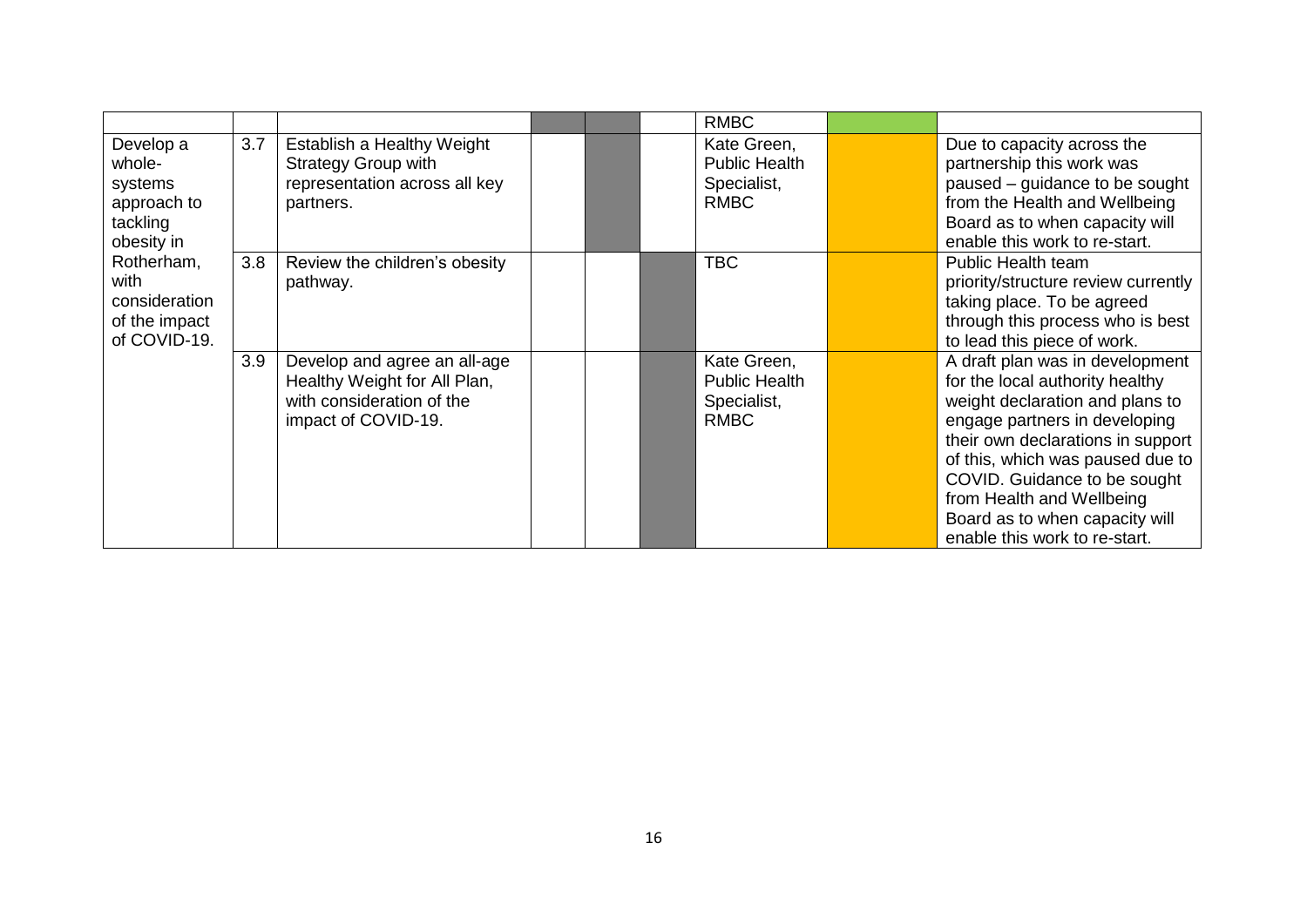#### **Aim 4: All Rotherham people live in healthy, safe and resilient communities**

Board sponsor: Steve Chapman, Chief Superintendent, South Yorkshire Police and Paul Woodcock, Strategic Director of Regeneration and Environment, Rotherham Metropolitan Borough Council

| <b>Priority</b>                                              | #   | <b>Milestones</b>                                                                 |                    | <b>Timescale</b> |             | Lead(s)                                                                        | <b>BRAG</b> | <b>Progress update</b>                                                                                                                                                                                                                                                                                                                                                                                                                                                                                                                                                                                                                                                                        |
|--------------------------------------------------------------|-----|-----------------------------------------------------------------------------------|--------------------|------------------|-------------|--------------------------------------------------------------------------------|-------------|-----------------------------------------------------------------------------------------------------------------------------------------------------------------------------------------------------------------------------------------------------------------------------------------------------------------------------------------------------------------------------------------------------------------------------------------------------------------------------------------------------------------------------------------------------------------------------------------------------------------------------------------------------------------------------------------------|
|                                                              |     |                                                                                   | Oct-<br><b>Dec</b> | Jan-<br>Mar      | Apr-<br>Jun |                                                                                | rating      |                                                                                                                                                                                                                                                                                                                                                                                                                                                                                                                                                                                                                                                                                               |
| Delivery of a<br><b>loneliness</b><br>plan for<br>Rotherham. | 4.1 | Review the loneliness action<br>plan in the context of the<br>impact of COVID-19. |                    |                  |             | <b>Ruth Fletcher-</b><br>Brown, Public<br>Health<br>Specialist,<br><b>RMBC</b> |             | Whilst the plan has not formally<br>been reviewed in the context of<br>COVID-19, work is progressing<br>on actions relating to the<br>pandemic through the Mental<br>Health and Wellbeing Recovery<br>Cell and the VCS Befriending<br>Group.<br>Actions include: Suicide<br>awareness training for<br>befriending providers and<br>Community Hub staff,<br>Draft Evaluation of Rotherham<br>Heroes programme completed<br>in advance of presentation to<br>SLT in May, along with Valuing<br>Volunteers Policy for Council,<br>The Great Big Rotherham To-<br>Do List, Befriending providers<br>discussing and sharing best<br>practice on staff wellbeing and<br>recovery at their meetings. |
|                                                              | 4.2 | <b>Relaunch MECC training</b><br>around loneliness.                               |                    |                  |             | Phillip Spencer,<br><b>Public Health</b><br>Practitioner,                      |             | The MECC training has been<br>updated to reflect referral<br>routes, case studies and the                                                                                                                                                                                                                                                                                                                                                                                                                                                                                                                                                                                                     |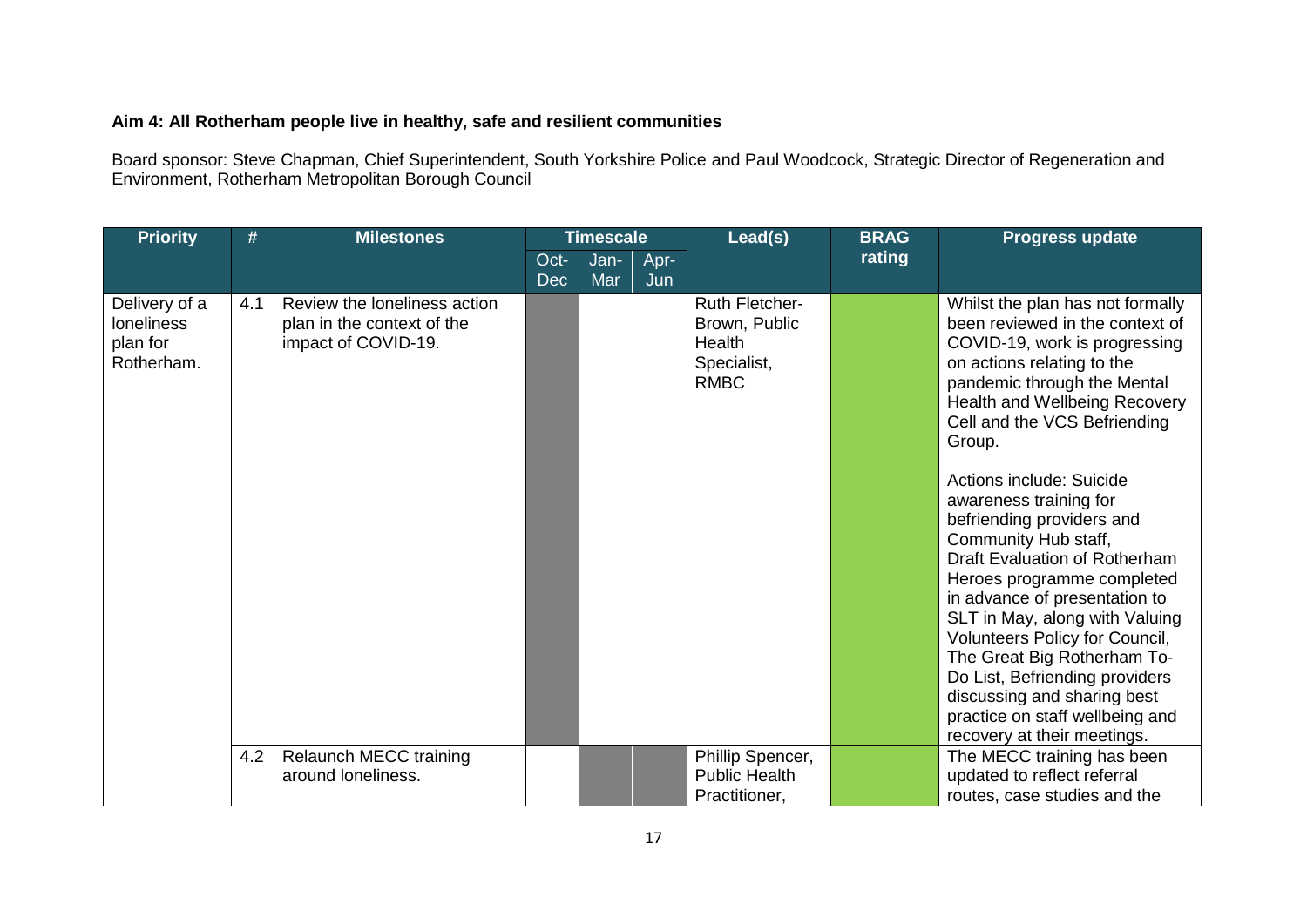|     |                             |  | <b>RMBC</b>            | impact of the pandemic.         |
|-----|-----------------------------|--|------------------------|---------------------------------|
|     |                             |  |                        | Training rollout about to       |
|     |                             |  | <b>Ruth Fletcher-</b>  | commence.                       |
|     |                             |  | Brown, Public          |                                 |
|     |                             |  | Health                 |                                 |
|     |                             |  | Specialist,            |                                 |
|     |                             |  | <b>RMBC</b>            |                                 |
| 4.3 | Work with the voluntary and |  | Ruth Fletcher-         | The Befriending Guidance        |
|     | community sector to use the |  | Brown, Public          | continues to be used in the     |
|     | befriending guidance and    |  | <b>Health</b>          | induction of Rotherham Heroes   |
|     | learning from the Rotherham |  | Specialist,            | to their befriending role.      |
|     | Community Hub to mitigate   |  | <b>RMBC</b>            |                                 |
|     | loneliness in communities.  |  |                        | The guidance has been           |
|     |                             |  |                        | circulated to other VCS         |
|     |                             |  |                        | organisations and partners for  |
|     |                             |  |                        | use in this area of work.       |
|     |                             |  |                        |                                 |
|     |                             |  |                        | Both Ruth Fletcher-Brown and    |
|     |                             |  |                        | Martin Hughes (RMBC)            |
|     |                             |  |                        | regularly attend the VCS        |
|     |                             |  |                        | Befriending group which meets   |
|     |                             |  |                        |                                 |
|     |                             |  |                        | monthly to share good practice  |
|     |                             |  |                        | and look at joint learning      |
|     |                             |  |                        | opportunities.                  |
|     |                             |  |                        |                                 |
|     |                             |  |                        | The group are looking at        |
|     |                             |  |                        | recovery and how the services   |
|     |                             |  |                        | will continue to support people |
|     |                             |  |                        | in this next phase.             |
| 4.4 | Develop and deliver a       |  | Gordon Laidlaw,        | Work is progressing on the      |
|     | communications and          |  | Head of                | Great Big Rotherham To-Do       |
|     | engagement plan to raise    |  | Communications         | List. This is about capturing   |
|     | awareness around loneliness |  | Rotherham CCG          | ways people have kept           |
|     | and befriending.            |  | and Rotherham          | themselves resilient, many of   |
|     |                             |  | <b>Integrated Care</b> | which come under the Five       |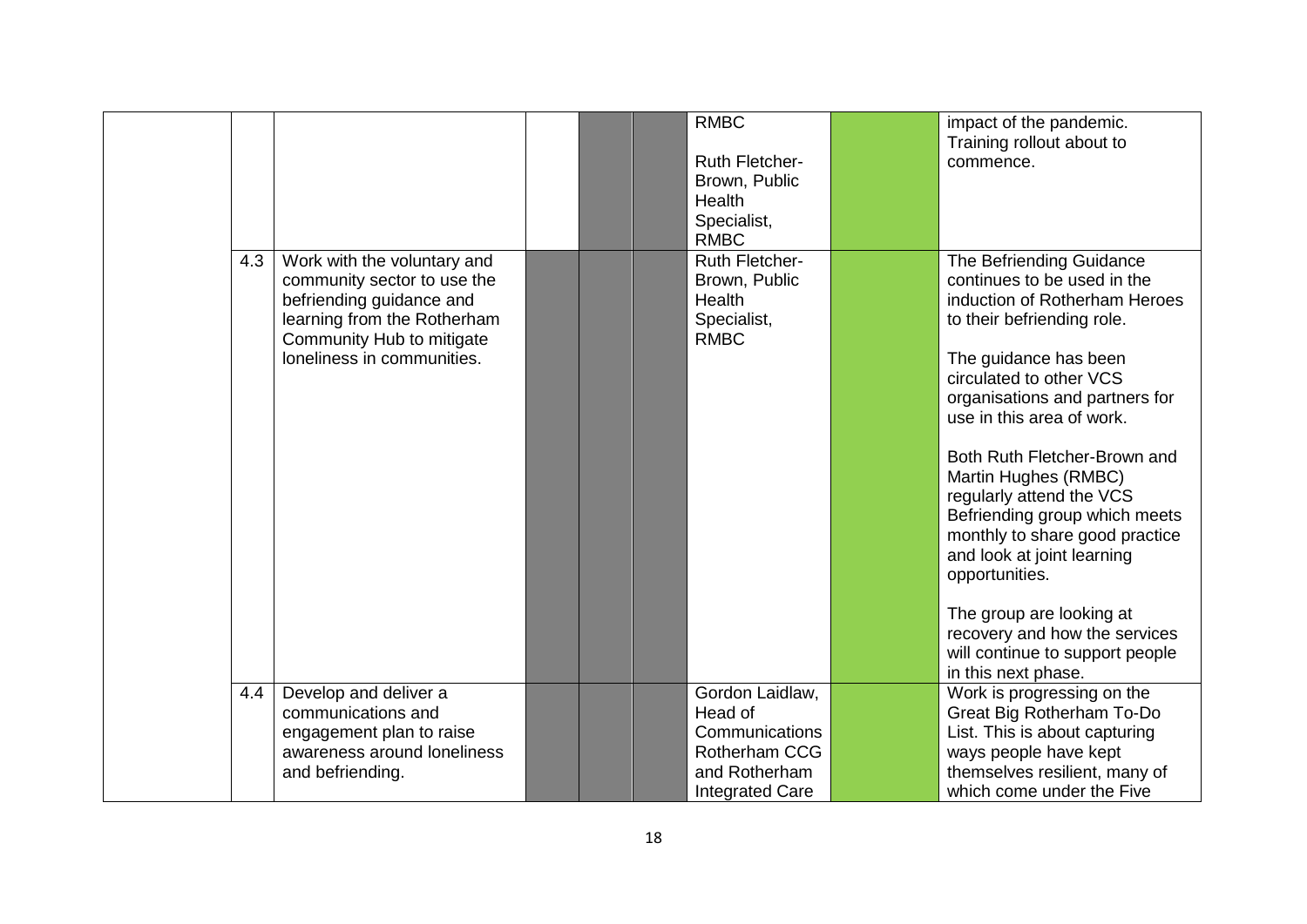|                                                                                    |     |                                                                                                                                                                                                                                                                |  | Partnership<br>(ICP)<br>Diane Clarke,<br>Account<br>Manager<br>Adult Care,<br>Housing and<br>Public Health,<br><b>RMBC</b>                                                              | Ways to Wellbeing. These ideas<br>will be used in a resource which<br>will celebrate this and<br>encourage everyone to keep<br>doing these things going<br>forwards. It will be a resource<br>suitable for the whole life course<br>with ideas to do at home and<br>around Rotherham.<br>The Comms and Engagement<br>group are working on a 2021<br>comms plan, which includes a<br>focus on loneliness and social<br>isolation.                      |
|------------------------------------------------------------------------------------|-----|----------------------------------------------------------------------------------------------------------------------------------------------------------------------------------------------------------------------------------------------------------------|--|-----------------------------------------------------------------------------------------------------------------------------------------------------------------------------------------|-------------------------------------------------------------------------------------------------------------------------------------------------------------------------------------------------------------------------------------------------------------------------------------------------------------------------------------------------------------------------------------------------------------------------------------------------------|
| Promote<br>health and<br>wellbeing<br>through arts<br>and cultural<br>initiatives. | 4.5 | Hold a joint workshop between<br>the Health and Wellbeing<br>Board and the Cultural<br>Partnership Board on health<br>inequalities.                                                                                                                            |  | Polly Hamilton,<br>Assistant<br>Director,<br>Culture, Sport<br>and Tourism,<br><b>RMBC</b>                                                                                              | A decision has been taken to<br>postpone this workshop until the<br>summer due to workforce<br>capacity issues.                                                                                                                                                                                                                                                                                                                                       |
|                                                                                    | 4.6 | Deliver a programme of group-<br>based activities as part of the<br>Rotherham Together<br>programme providing a<br>creative response to recovery<br>from COVID-19 in Rotherham<br>with a focus on offering<br>particular support to those who<br>are bereaved. |  | Polly Hamilton,<br>Assistant<br>Director,<br>Culture, Sport<br>and Tourism,<br><b>RMBC</b><br>Leanne Buchan,<br>Head of<br>Creative<br>Programming<br>and<br>Engagement,<br><b>RMBC</b> | An estimated 400,000 people<br>have engaged in the Rotherham<br>Together programme over the<br>seven months of activities. The<br>programme launched on 4th<br>September to coincide with<br>what would have been<br>Rotherham Show, delivering the<br><b>Wildflower Park land art</b><br>installation at Clifton Park, a<br>Demonstration of Thanks in the<br>town centre and the Life in<br>Lockdown exhibition at the<br>Museum. Other events have |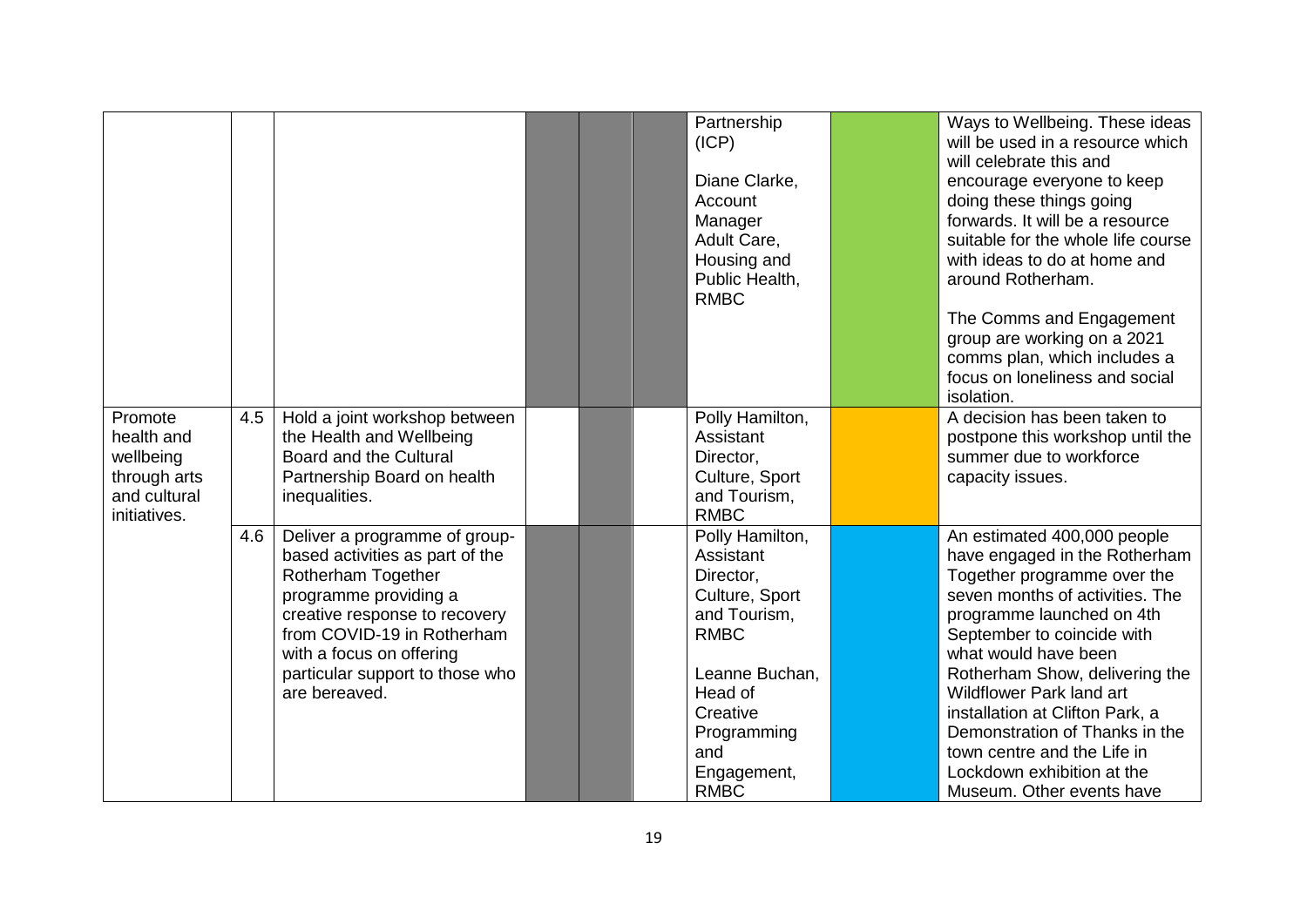|     |                                                                                                                                               |  |                                                                                                                                                                                            | included Black History Month,<br>Christmas Activities, and<br>Chinese New Year<br>Celebrations.<br>No Leotard Necessary is a<br>programme of outdoor activity<br>aimed at supporting continued<br>physical exercise during<br>lockdown and has been running<br>across all monthly programmes.<br>Sparks of Joy is a programme<br>of small, contained pop-up<br>performances in care home<br>settings ran throughout March.<br>The Rotherham Together<br>Programme came to an end in                                            |
|-----|-----------------------------------------------------------------------------------------------------------------------------------------------|--|--------------------------------------------------------------------------------------------------------------------------------------------------------------------------------------------|--------------------------------------------------------------------------------------------------------------------------------------------------------------------------------------------------------------------------------------------------------------------------------------------------------------------------------------------------------------------------------------------------------------------------------------------------------------------------------------------------------------------------------|
| 4.7 | Co-design targeted activities in<br>libraries to those groups which<br>have been identified as part of<br>the Health and Wellbeing<br>review. |  | Polly Hamilton,<br>Assistant<br>Director,<br>Culture, Sport<br>and Tourism,<br><b>RMBC</b><br>Zoe Oxley,<br>Head of<br>Operations and<br><b>Business</b><br>Transformation,<br><b>RMBC</b> | March 2021.<br>Libraries have provided a<br>number of virtual events and<br>activities for children and<br>families including stories,<br>rhymetimes and craft sessions.<br>They have also started an<br>online book club for home<br>educated children who have<br>been particularly isolated this<br>year due to many of their<br>normal group activities being<br>cancelled. For adults the<br>libraries have linked in with a<br>national Reading Friends<br>initiative and have been making<br>regular telephone calls to |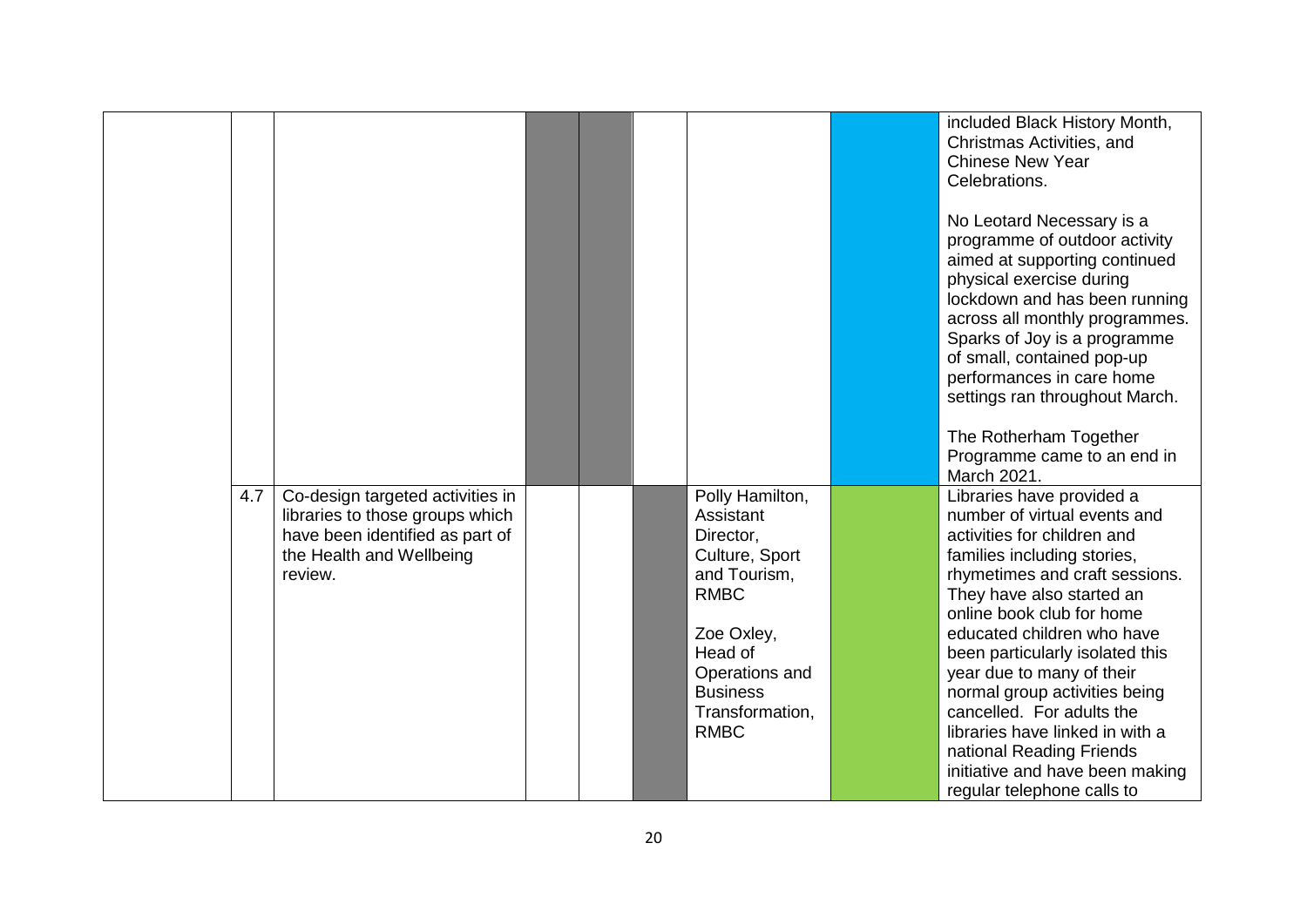|                |     |                             |  |                 | participants to talk about books<br>and reading.<br>As part of another project the<br>libraries have been encouraging<br>people to have a go at creative<br>writing, with some fantastic<br>video workshops with a local<br>author and performer Ray<br>Hearne. Library Shared<br>Reading groups in conjunction<br>with The Reader have also<br>managed to continue virtually<br>over the last year.<br>Throughout most of the<br>pandemic libraries have been<br>regularly delivering books and<br>audio books to customers of the<br>Home Library Service, many of<br>whom have been shielding, and<br>who have really appreciated<br>receiving their reading material.<br>The School Library Service<br>have also continued to deliver<br>books and resources to schools,<br>along with virtual reading<br>initiatives and topic sessions. |
|----------------|-----|-----------------------------|--|-----------------|-----------------------------------------------------------------------------------------------------------------------------------------------------------------------------------------------------------------------------------------------------------------------------------------------------------------------------------------------------------------------------------------------------------------------------------------------------------------------------------------------------------------------------------------------------------------------------------------------------------------------------------------------------------------------------------------------------------------------------------------------------------------------------------------------------------------------------------------------|
| Ensure         | 4.8 | Continue to embed the Home  |  | Steve Adams,    | A meeting took place between                                                                                                                                                                                                                                                                                                                                                                                                                                                                                                                                                                                                                                                                                                                                                                                                                  |
| Rotherham      |     | Safety Partnership Referral |  | Group Manager,  | South Yorkshire Fire and                                                                                                                                                                                                                                                                                                                                                                                                                                                                                                                                                                                                                                                                                                                                                                                                                      |
| people are     |     | Scheme with key partners in |  | South Yorkshire | Rescue and the Council in May                                                                                                                                                                                                                                                                                                                                                                                                                                                                                                                                                                                                                                                                                                                                                                                                                 |
| kept safe from |     | Rotherham.                  |  | Fire and Rescue | 2021. This was a positive                                                                                                                                                                                                                                                                                                                                                                                                                                                                                                                                                                                                                                                                                                                                                                                                                     |
| harm.          |     |                             |  | Toni Tranter,   | meeting which also highlighted                                                                                                                                                                                                                                                                                                                                                                                                                                                                                                                                                                                                                                                                                                                                                                                                                |
|                |     |                             |  | Partnership     | areas of opportunities for                                                                                                                                                                                                                                                                                                                                                                                                                                                                                                                                                                                                                                                                                                                                                                                                                    |
|                |     |                             |  |                 | partnership working wider than                                                                                                                                                                                                                                                                                                                                                                                                                                                                                                                                                                                                                                                                                                                                                                                                                |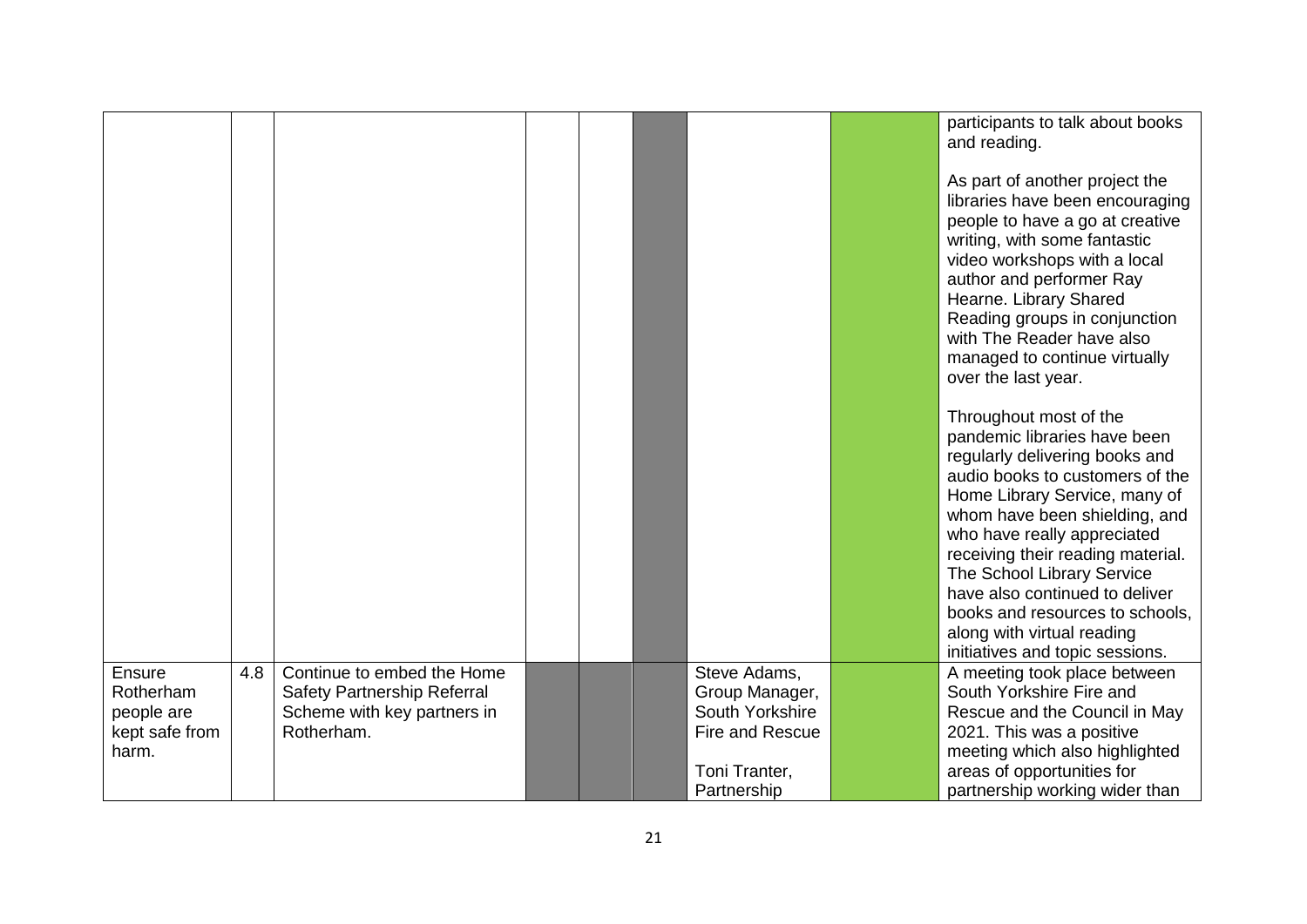|     |                                                                                                         |  | Manager, South<br><b>Yorkshire Fire</b><br>and Rescue                       | the Council. This will be pulled<br>together by leads within the<br>Council and sent over to Toni<br>Tranter to commence work on<br>creating referral pathways. This<br>meeting also led to the<br>attendance of the RMBC<br>Homecare provider monthly<br>meeting. Feedback will be given<br>on which providers sign up/re-<br>engage.         |
|-----|---------------------------------------------------------------------------------------------------------|--|-----------------------------------------------------------------------------|------------------------------------------------------------------------------------------------------------------------------------------------------------------------------------------------------------------------------------------------------------------------------------------------------------------------------------------------|
| 4.9 | Work with other partnership<br>boards on crosscutting issues<br>relating to safety and<br>safeguarding. |  | Rotherham<br>Together<br>Partnership<br>Safeguarding<br><b>Board Chairs</b> | Partnership Safeguarding Board<br>Chairs continue to meet to<br>identify key cross-cutting<br>themes. A development session<br>took place in March 2021, which<br>brought together board<br>representatives to discuss<br>mental health as a key<br>crosscutting issue. Work is<br>taking place to progress the<br>actions from this workshop. |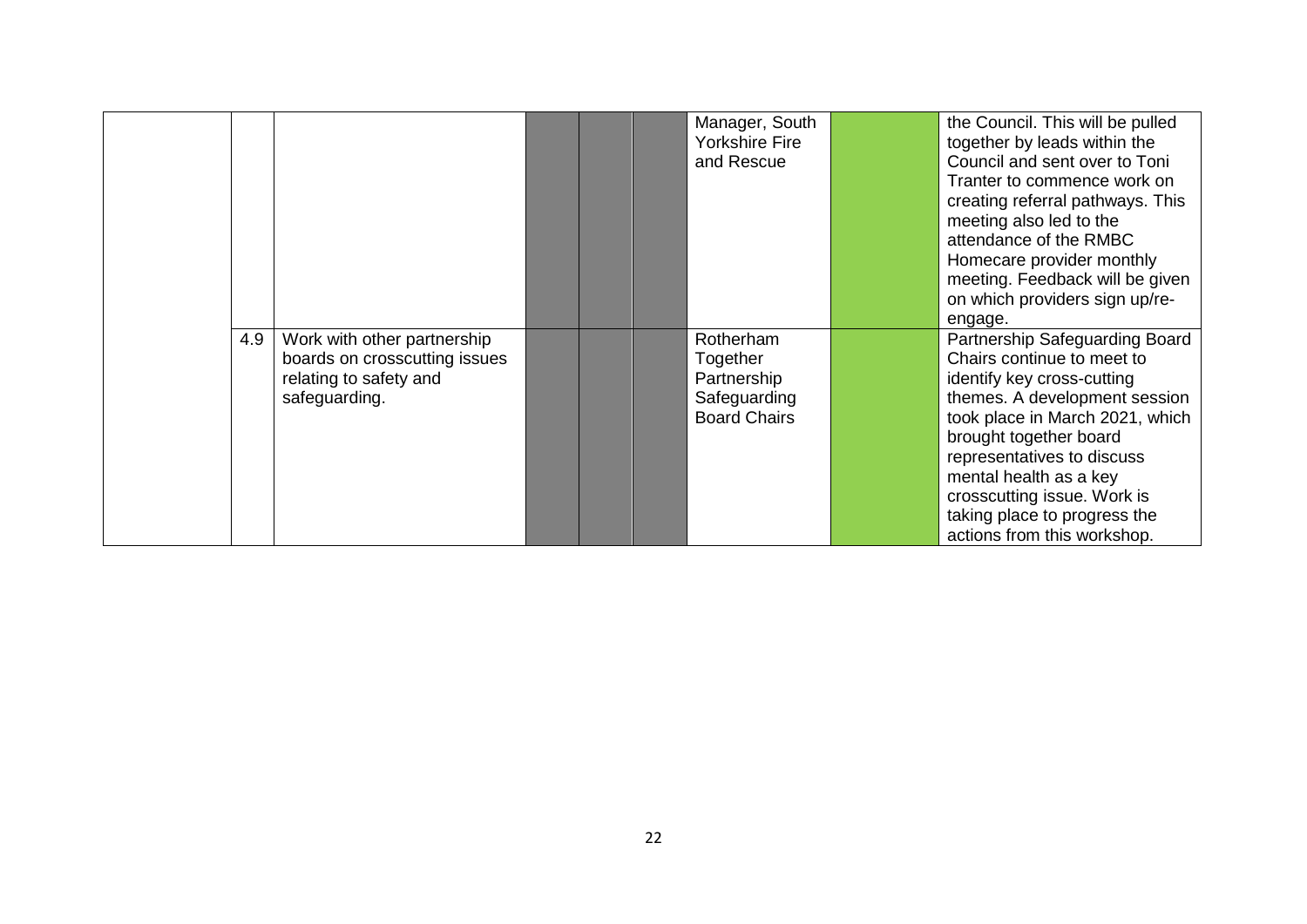# **Cross-cutting priorities**

| <b>Priority</b>                                                                                                                                              | #   | <b>Milestones</b>                                                                                                                      |                    | <b>Timescale</b> |             | Lead(s)                                                 | <b>BRAG</b> | <b>Progress update</b>                                                                                                                                                                                                                                           |
|--------------------------------------------------------------------------------------------------------------------------------------------------------------|-----|----------------------------------------------------------------------------------------------------------------------------------------|--------------------|------------------|-------------|---------------------------------------------------------|-------------|------------------------------------------------------------------------------------------------------------------------------------------------------------------------------------------------------------------------------------------------------------------|
|                                                                                                                                                              |     |                                                                                                                                        | Oct-<br><b>Dec</b> | Jan-<br>Mar      | Apr-<br>Jun |                                                         | rating      |                                                                                                                                                                                                                                                                  |
| Work with the<br>Local Outbreak<br>Engagement<br>Board to<br>ensure the<br>negative<br>impacts on<br>health and<br>wellbeing from<br>COVID are<br>minimised. | 5.1 | Updates from the Local<br>Outbreak Engagement Board<br>to be a standard agenda item<br>at every Health and Wellbeing<br>Board meeting. |                    |                  |             | Councillor<br>Roche                                     |             | The link has been maintained<br>between the LOEB and the<br>HWbB through standard<br>updates at all HWbB meetings.                                                                                                                                               |
| Develop our<br>understanding<br>of the impact of<br>COVID-19 on<br>our<br>communities<br>and on health<br>inequalities.                                      | 5.2 | Undertake a rapid review of<br>the mental health impacts of<br>COVID-19.                                                               |                    |                  |             | Gilly Brenner,<br>and Ruth<br>Fletcher-<br><b>Brown</b> |             | The mental health impact<br>assessment is complete but can<br>be added to as and when new<br>data emerges. It will be linked<br>into the relevant JSNA pages. It<br>has been shared with the Mental<br>Health and Wellbeing Recovery<br>Cell.                    |
|                                                                                                                                                              | 5.3 | Complete an equality analysis<br>relating to the refresh of board<br>priorities, identifying areas for<br>further action.              |                    |                  |             | <b>Becky Woolley</b>                                    |             | An analysis of health<br>inequalities and key policy<br>developments such as the<br>Marmot 10 Years on report was<br>undertaken alongside the<br>refresh of priorities. Key<br>messages from this analysis<br>were presented to board<br>members at the November |